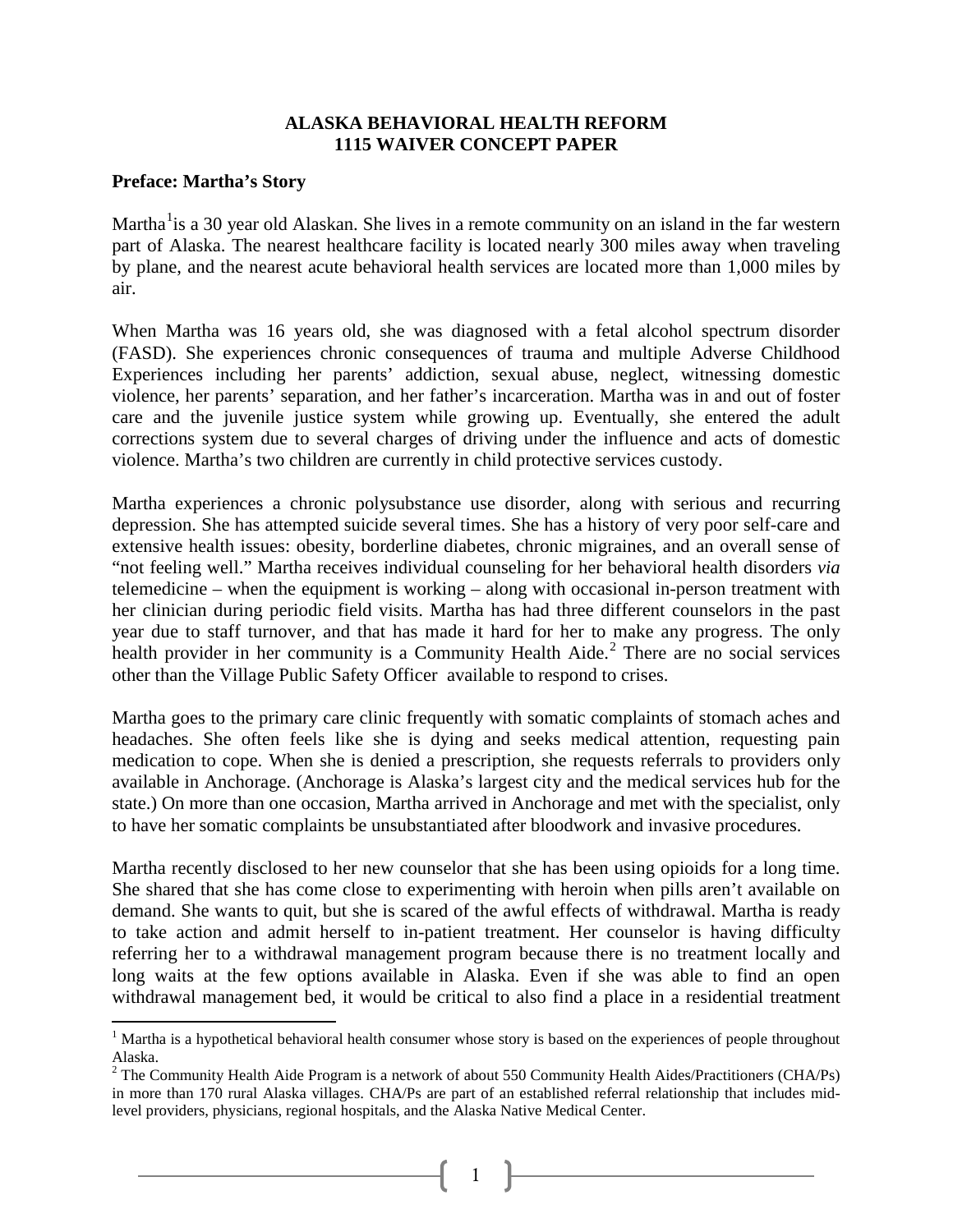facility that could provide treatment appropriate for someone also experiencing mental health disorders and intellectual disabilities. Martha will also need quality aftercare and supportive services to help her maintain her sobriety.

Eventually, Martha gives up waiting. She no longer wants to seek treatment. She is avoiding her counselor and continues to use opioids. Martha remains unemployed. She has been unable to make the progress needed in order to reunite with her children.

*Martha's story is all too common in Alaska.* This concept paper aims to describe how the State of Alaska will transform its behavioral health system to better serve people like Martha. Alaska's unique geography, diverse population, lack of infrastructure, struggling economy, and limited healthcare resources make it extremely challenging to provide a person-centered and culturally responsive system. However, the 1115 Behavioral Health Waiver Demonstration Project ["Demonstration Project"] will support more effective, cost-efficient, integrated care that ensures access to the right services at the right time in the right setting.

# **I. Introduction: The Need for Behavioral Health Transformation in Alaska**

Alaska is navigating a period of dramatic adversity and opportunity. After years of prosperity from the state's oil wealth, the State of Alaska faces a fiscal crisis precipitated by the decline of oil prices and production. In just two years, the State of Alaska has reduced its budget 22% (with further cuts expected in SFY2018) and cut almost 1,500 state employees (with more proposed for SFY2018). The state economy is in recession, creating greater demand for publicly-funded safety net services like Medicaid. The Department of Health and Social Services (DHSS) budget has been reduced by more than \$200 million dollars in state general funds over the past two years, restricting the ability to address increasing needs.

The Behavioral Health Medicaid system does not meet the demands of Alaskans who experience mental health and substance use disorders. For individuals like Martha, with complex comorbidities or dual diagnoses of intellectual, developmental, or sensory disabilities, the current system is seriously inadequate. Behavioral health services are difficult to access due to geography, long wait times, lack of workforce, and high costs of service. Access to services varies widely depending on clients' needs, their location, and their ability to pay. Many of Alaska's remote communities are medically underserved for both primary care and mental health services. Many of these communities are located hundreds of miles from a regional medical center, and individuals like Martha have to travel for services.

Until Medicaid Expansion on September 1, 2015, Alaskans had to be categorically eligible (usually due to federal-determined disability status or having dependent children) to qualify for Medicaid, leaving out many adult Alaskans experiencing significant behavioral health disorders. As of November 30, 2016, 25,695 Alaskans have enrolled in Medicaid as a result of Expansion. Of Medicaid claims paid for Expansion enrollees, \$17.92 million (6.2% of all Expansion population claims) were for behavioral health treatment services.

2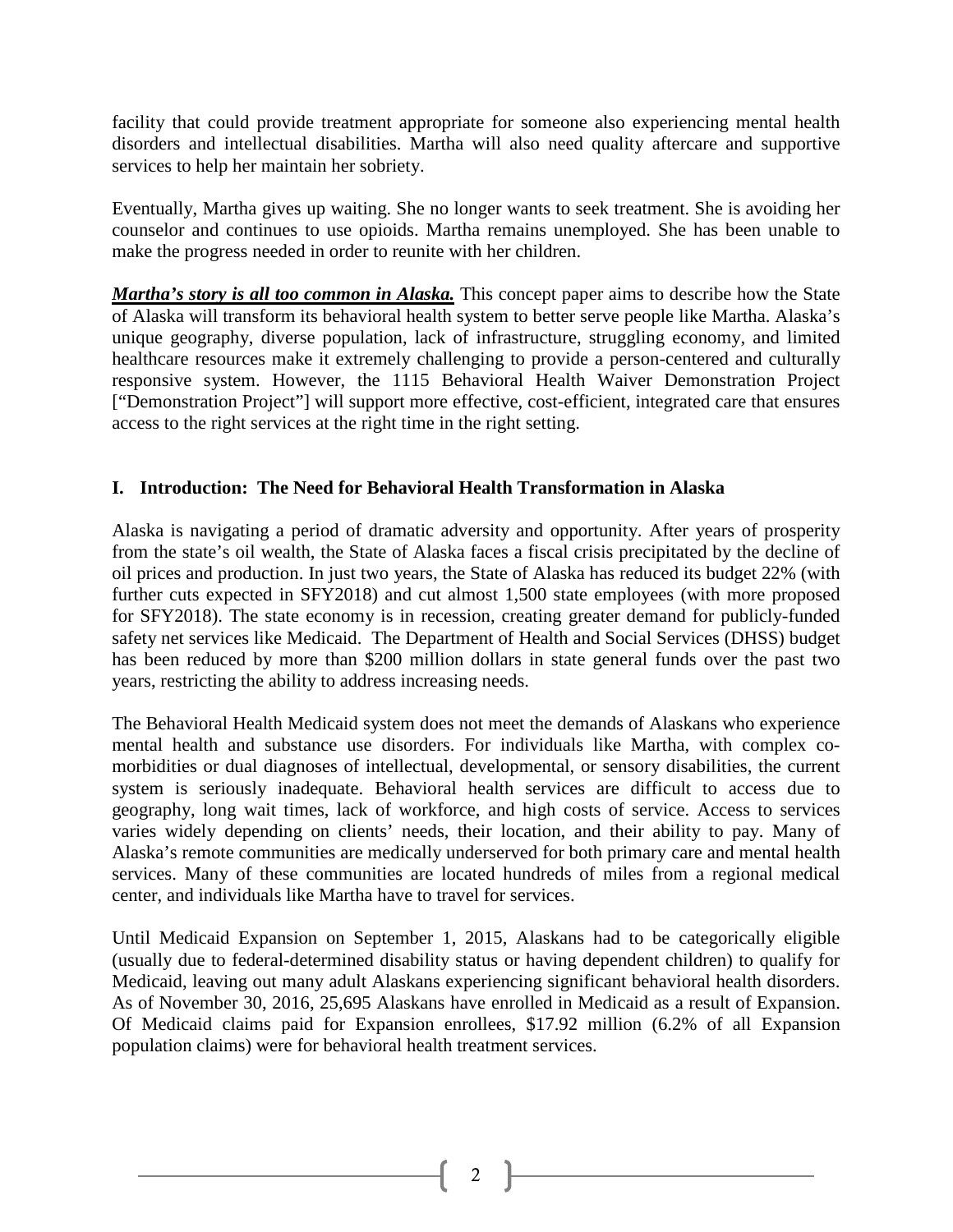Alaska has significant challenges with recruitment and retention of a qualified behavioral health workforce due to high turnover in the field. Recruitment/retention of professionals and direct service providers in the more rural parts of the state is particularly difficult, as seen in how often Martha has had to start over with a new counselor due to turn over. Psychiatry and other behavioral health specialties pose unique recruitment and retention problems. This, compounded with low numbers entering the behavioral health field, results in a trajectory of continued workforce shortages. Alaska's workforce is predicted to become even more essential given enrollment growth through Expansion. The workforce will need retraining to become proficient in a changing behavioral health environment.

Technology is both an asset and a source of stress for Alaska's behavioral health system. Tribal health organizations in Alaska have pioneered telemedicine and tele-behavioral health services. The Alaska Medicaid program currently pays for services through telemedicine if the service is covered under traditional, non-telemedicine methods and is provided by an eligible provider. Unfortunately, broadband capacity is limited in rural Alaska. Electronic health record (EHR) systems vary across the state and do not always communicate well with one another. Not all health care providers use the health information exchange (HIE), which the State of Alaska is actively working to expand. Complicating matters further, state-funded behavioral health providers report data *via* a separate system which does not communicate with Alaska's Medicaid Management Information System (MMIS).

Costs for the Behavioral Health Medicaid program have grown since 2005, but at a slower rate than other Medicaid programs in Alaska. Until Expansion, Behavioral Health Medicaid primarily covered mental health services. Costs rose 43% between 2005 and 2011. Cost containment and quality improvement efforts since 2011 helped reduce that growth, so that the 2015 Behavioral Health Medicaid spend was only 23% more than that in 2005. Despite these efforts, many Alaskans with behavioral health disorders utilize more costly hospital-based services, with 18% of individuals with five or more hospitalizations between 2012 and 2015 having a behavioral health diagnosis – the most common disease category across all admissions.<sup>[3](#page-2-0)</sup> It is important to note that the system's lack of capacity to meet the growing demand for services has been a *de facto* utilization control contributing to lower growth. Efforts to manage utilization and control cost, while effective, have been hindered by a lack of integration and coordination in the behavioral health system and among other systems serving individuals experiencing behavioral health disorders.

In 2016, the Alaska Legislature passed two monumental reform mandates. Senate Bill 74 (SB 74) is a multi-dimensional Medicaid reform package that includes direction to apply for an 1115 Waiver under 42 USC 1315(a). The State of Alaska is directed to efficiently manage a comprehensive and integrated behavioral health system that partners with diverse providers and disciplines to provide evidence and data-driven practices, with the goal of achieving positive outcomes for children, youth, and adults experiencing behavioral health disorders. SB 74 includes direction to reduce operational barriers, minimize administrative burden, and improve the behavioral health system's effectiveness and efficiency.

<span id="page-2-0"></span><sup>&</sup>lt;sup>3</sup> The Menges Group. Assessment of Medicaid Reform Options. Report for Alaska Legislative Budget and Audit Committee. March 24, 2016.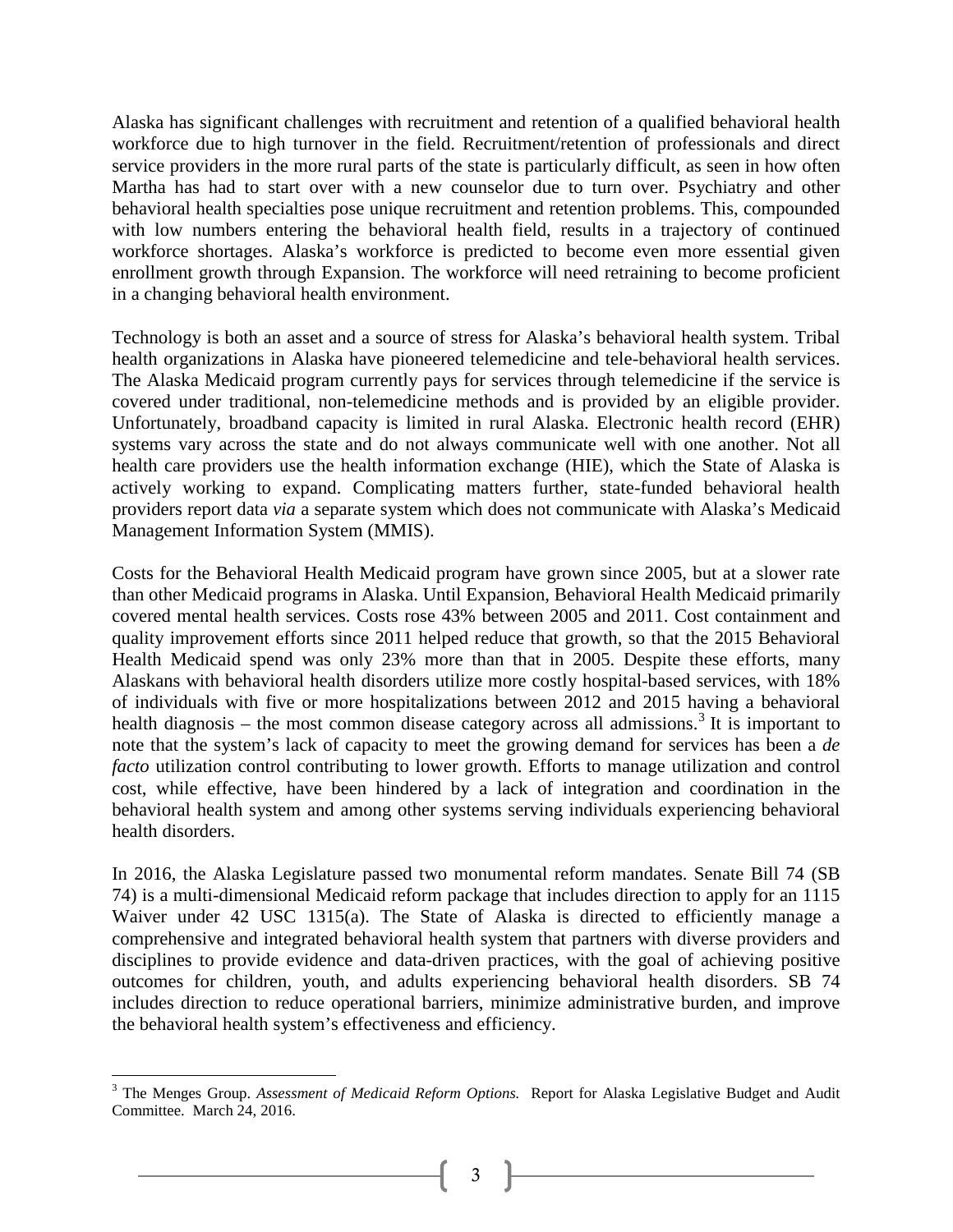The second large reform mandate, Senate Bill 91 (SB 91), is a comprehensive criminal justice reform effort based on a number of strategies, including reducing sentencing lengths for nonviolent offenders and reinvesting savings into programs that increase the likelihood of success outside of the correctional system. Of particular concern is how the mandates in SB 91 will change the demand for behavioral health services. An expanded need for mental health and substance use disorder treatment, as well as additional community-based recovery supports, will add pressure to an already limited behavioral health system.

All of these activities require action now to transform our Medicaid-supported behavioral health system of care. Alaska has worked diligently over the past year to prepare for this challenge and, with the assistance of a Demonstration Project, the State will develop a data-driven, integrated system of care that focuses on quality, outcomes, and costs. The following represent efforts to lay the foundation for change in Alaska's behavioral health system:

- In 2015-2016, the Division of Behavioral Health (DBH) contracted for two readiness assessments – one for DBH staff and one for 29 community behavioral health providers – for the purpose of identifying capacities and infrastructures necessary to succeed in a transformed system of care. Both assessments have been completed and DBH is initiating training and technical assistance to prepare Alaska for the impending transformation.
- The Alaska Medicaid Coordinated Care Initiative (discussed in Goal #2 below) and the Medicaid Pharmacy and Therapeutics Committee (responsible for the preferred drug list and drug utilization review process) are established programs that will provide experience and guidance for the utilization control efforts planned for the demonstration project.
- Extensive training and technical assistance to embed trauma-informed practices in community behavioral health, corrections, domestic violence, and juvenile justice settings will support efforts to integrate systems and improve the quality of services.
- Years-long research and planning supported the statewide Early Childhood Comprehensive Systems (ECCS) Plan currently serving Kodiak, Nome and surrounding villages, and the Matanuska-Susitna Borough. This plan and lessons learned from implementation will support the effort to enhance early intervention services.
- The 2016 Tribal/State comprehensive strategic plan to transform child welfare outcomes for Alaska Native and American Indian children, including the provision of culturally specific services and supports to children in state custody, provides context for aligning behavioral health reform efforts.
- The Alaska Mental Health Board, Advisory Board on Alcoholism and Drug Abuse, and Alaska Behavioral Health Association gathered stakeholders in 2014 to conduct an in-depth review of reporting and administrative requirements on community behavioral health providers. Eleven concrete recommendations were made to alleviate some of the administrative burden on providers; of these, DBH has implemented three and made significant progress on four others.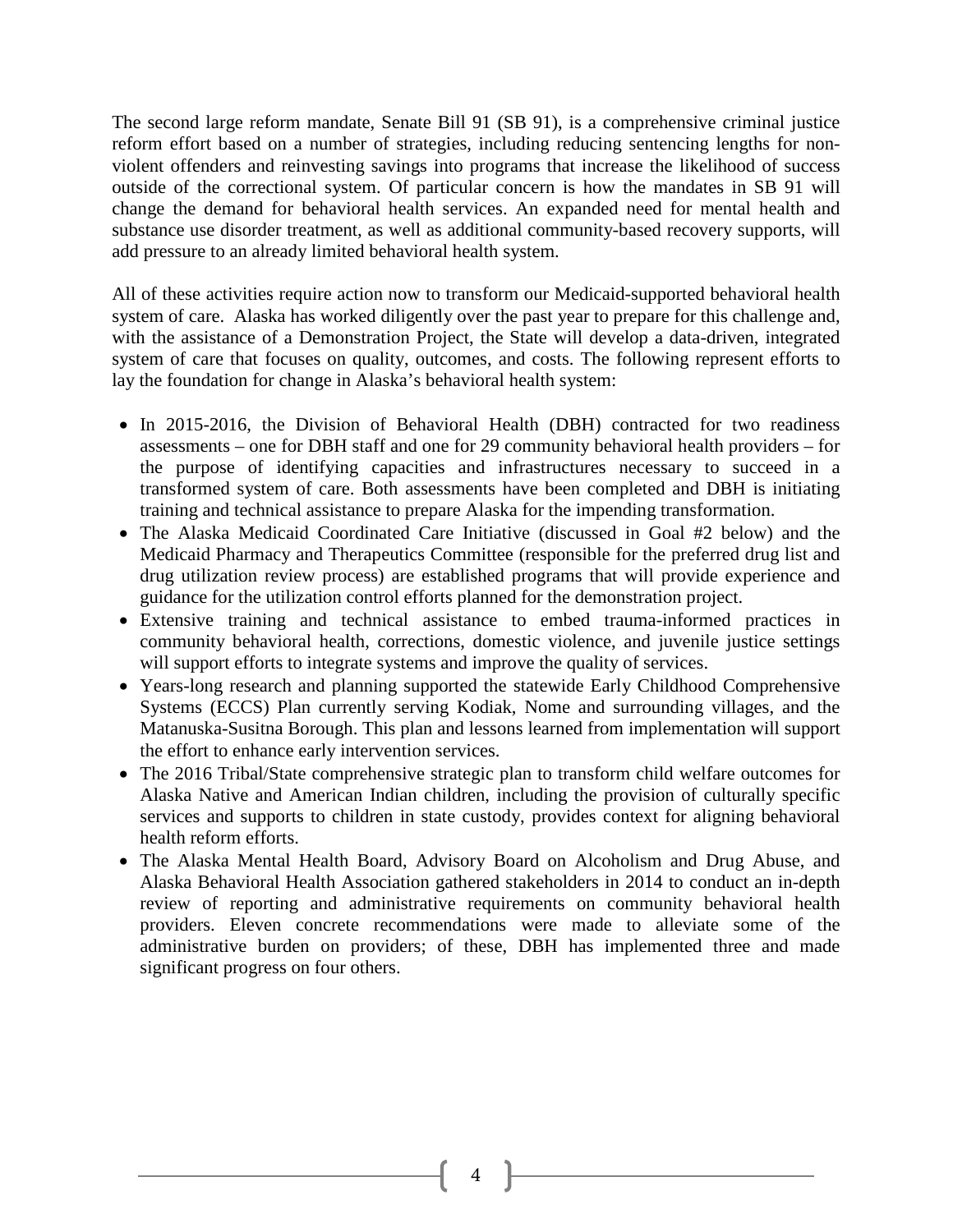## **II. Vision for Alaska's 1115 Behavioral Health Waiver Demonstration Project**

**Vision:** Alaskans will have a transformed Behavioral Health Medicaid system that provides effective, cost-efficient, and high-quality integrated care and ensures access to the right services at the right time in the right setting.

Alaska envisions a system that is integrated and coordinated to help people like Martha earlier, and more easily, so that they are able to achieve a higher level of functioning and better quality of life. Parents like Martha's (and like Martha became) will have access to the primary and behavioral health care services they need to support their children's healthy development. Children like Martha will have access to early childhood screening and referrals to early childhood mental health services – especially for childhood trauma – as well as services through adolescence so that acute emotional disturbances and mental illnesses can be avoided. Children, youth, and adults who have complex needs like Martha's will be able to access specialty services, directly and through telemedicine. Adults who need substance use disorder treatment will be able to get in when they have that readiness for treatment – they won't have to wait, and risk eventually giving up, like Martha. All services will be culturally appropriate and provided in a way that honors clients' cultures.

Alaska has established five goals for this Demonstration Project to achieve the vision of a transformed behavioral health system of care (presented in Section V):

- 1. Expansion of treatment capacity and improved access to services;
- 2. Integration of care;
- 3. Cost and outcomes reform;
- 4. Provider payment and accountability reform; and
- 5. Delivery system reform.

These goals, and the articulation of the vision for the Demonstration Project, are aligned with Alaska's broader redesigned Medicaid system, as the demonstration project is part of a larger effort to improve the efficiency and effectiveness of the entire Medicaid system. Together with other redesign efforts, the Demonstration Project will ensure Medicaid recipients have access to the appropriate levels of care, coordinated across sectors to improve health and contain costs. (See Appendix A for an overview of the comprehensive Medicaid Redesign effort.)

### **III.Target Populations for the 1115 Behavioral Health Waiver**

The exact target population(s) to be proposed are pending full analysis of claims data and other ongoing Medicaid initiatives. (There are sixteen Medicaid redesign initiatives from SB 74, and the Demonstration Project target populations must take these initiatives into consideration to align with these comprehensive Medicaid Redesign and Reform efforts.) Discussions of the target populations for the Demonstration Project have included both broad and narrow service populations.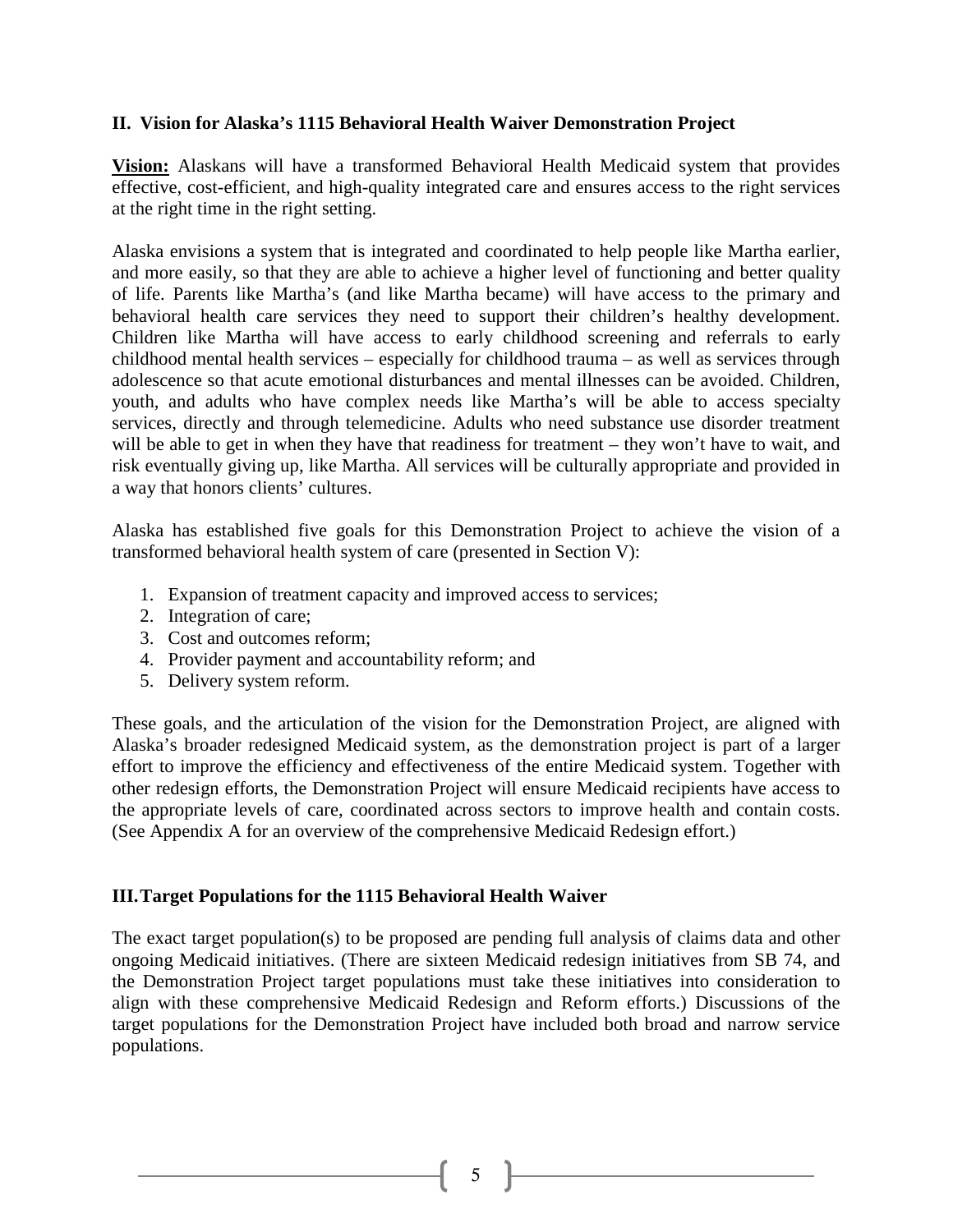It is essential to include high needs populations. These include individuals who experience serious mental illness and/or chronic substance use disorders who also have had more than three hospitalizations per year, or who are involved with the justice, homelessness, and child protection systems. Alaska's population level data supports the need to also include Medicaid recipients experiencing mild-to-moderate behavioral health needs, to avoid the costs and consequences of chronic and acute disorders later:

- 66% of Alaskan adults report one or more adverse childhood experiences growing up;
- 21.4% of Alaskan adults report growing up in a household with one or more adults experiencing mental illness;
- 29.7% of Alaskan adults report growing up in a household with one or more adults abusing alcohol and/or other drugs;
- 19.5% of all Alaskan adults and 28.4% of Alaska Native adults report four or more adverse childhood experience growing up;<sup>[4](#page-6-0)</sup>
- Alaska children are twice as likely to be in foster care, compared with children nationwide;<sup>[5](#page-6-1)</sup>
- 11% of Alaskan adults experience a diagnosable substance use disorder each year;
- 20% of Alaskan adults experience a diagnosable mental health disorder each year;<sup>[6](#page-6-2)</sup>
- Alaska's suicide rate of 27.1/100,000 (2015) is more than twice the national rate (12.32 per 100,000);<sup>[7](#page-6-3)</sup>
- 22% of the Alaska Corrections population in SFY2012 experienced a mental health disorder; and
- 19% of the Alaska Corrections population in SFY2012 experienced a chronic substance use disorder.<sup>[8](#page-6-4)</sup>

The current Behavioral Health Medicaid service population includes children and youth experiencing severe emotional disturbance, adults experiencing serious mental illness, and youth and adults experiencing acute and chronic substance use disorders (7 AAC 135.020). In SFY2016, the Behavioral Health Medicaid system served  $42,123$  individuals in SFY2016.<sup>[9](#page-6-5)</sup> Of these, 9,799 (23%) were children or youth under age 18; 1,997 (5%) were youth age 18-20; and 30,327 (72%) were adults over 21. Of adults, 2,477 were over age 65.

Of the 42,123 Medicaid recipients served in SFY2016, 28,937 received mental health disorder treatment and 19,282 received substance use disorder treatment. Of these, 6,075 (14%) received treatment for co-occurring behavioral health disorders. In all three categories, adults made up the

6

<sup>4</sup> Adverse Childhood Experience data is a three year average of 2013-2015 Alaska Behavioral Risk Factor Surveillance System responses, reported by the Alaska Division of Public Health.

<sup>&</sup>lt;sup>5</sup> The Alaska Office of Children's Services reports that, between 2006 and 2013, almost 1% of Alaskan children

were in foster care, compared with approximately 0.5% of children nationally.<br><sup>6</sup> Prevalence data is derived from a special report run for the State of Alaska by SAMHSA's Center for Behavioral Health Statistics and Quality

<sup>&</sup>lt;sup>7</sup> Bureau of Vital Statistics, Alaska Division of Behavioral Health (provided September 2, 2016).

<sup>&</sup>lt;sup>8</sup> Corrections population data is reported in *Trust Beneficiaries in Alaska's Department of Corrections*, Hornby Zellar Associates, Inc. for the Alaska Department of Corrections, May 2014.

<sup>&</sup>lt;sup>9</sup> Medicaid claims information is based on analysis of data downloaded and analyzed September 2-4, 2016. The number may change, as Medicaid providers have one year to file a timely claim for payment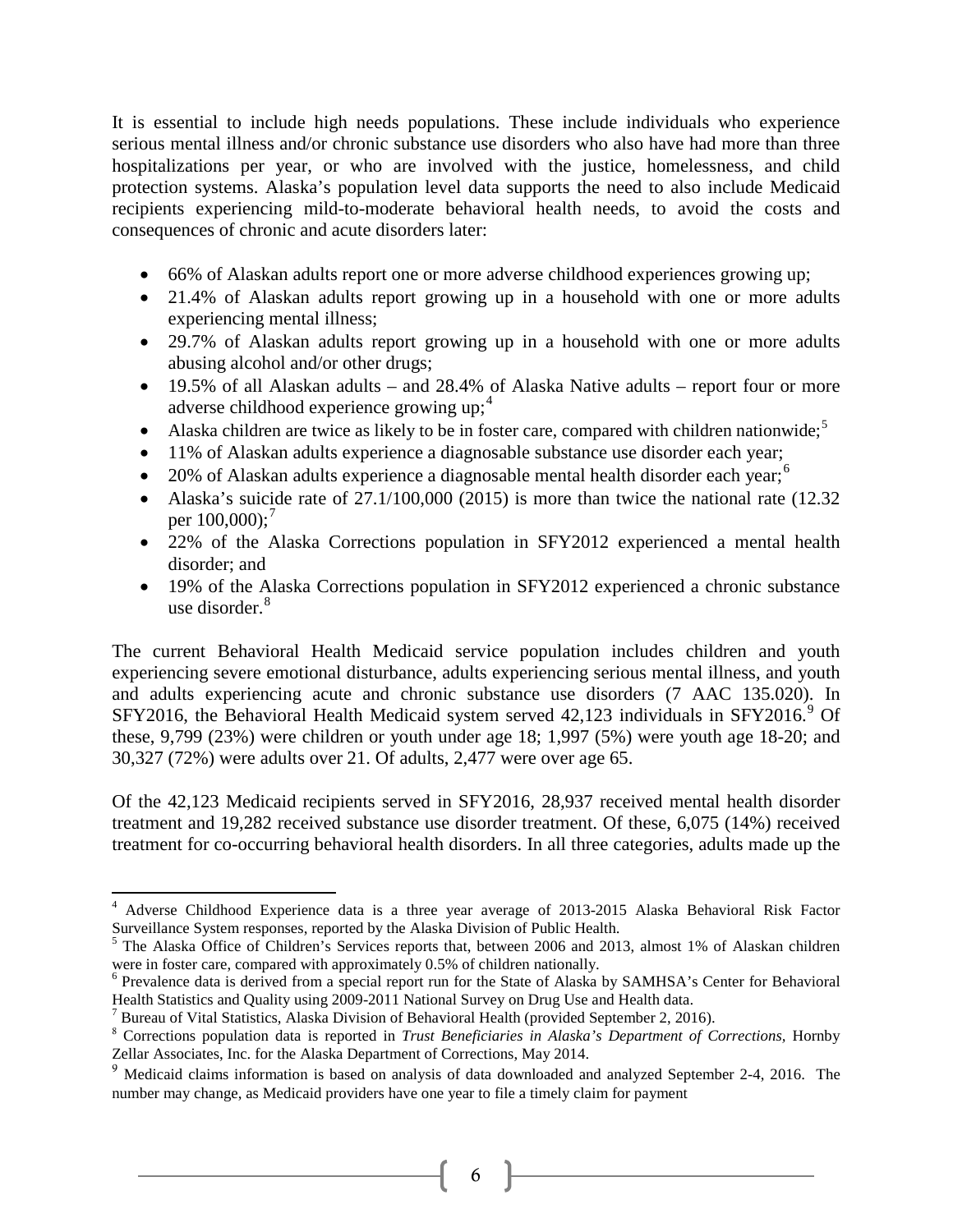majority of the client population. Children and youth were more likely to receive mental health disorder treatment (comprising 32% of that client population).

# **IV.Alaska's Current Behavioral Health System of Care**

The State of Alaska does not provide a continuum of behavioral health care – it provides a spectrum of services which expands and contracts based on time, geography, and funding. Medicaid supports behavioral health services delivered in community behavioral health centers, federally qualified health centers, tribal health organizations, hospitals, specialty clinics, and primary care practices. The predominant providers in Alaska's behavioral health Medicaid system are community behavioral health centers, hospitals, and specialty clinics.

Alaska defines Behavioral Health Medicaid services as medically necessary and clinically appropriate active treatment services delivered by eligible providers (acting within their scope of practice) to eligible recipients (7 AAC 135.010(a)). Behavioral health clinic services include: behavioral health assessments, psychotherapy, short-term crisis intervention, and pharmacologic management (7 AAC 135.010(b)). Most substance use disorder treatment services are considered "rehabilitation services" rather than clinical services. Behavioral health rehabilitation services include: behavioral health screening, substance use intake assessment, case management, withdrawal management (detoxification), comprehensive community supports for adults, therapeutic behavioral health services for children, recipient support services, medication administrations, developing and reviewing treatment plans, conducting a medical evaluation, methadone/antabuse, peer support, day treatment for children, residential substance use disorder treatment, daily behavioral rehabilitation, short-term crisis intervention, and facilitating telemedicine encounters (7 AAC 135.010(c)).

<span id="page-6-0"></span>The Behavioral Health Medicaid system serves the most acutely disabled children, youth, and adults. Community behavioral health services include clinic and rehabilitative services, as well as peer support. Some community behavioral health providers also offer residential treatment for youth and/or supportive housing for adults. Acute inpatient mental health services (primarily involuntary at admission) are limited to:

- <span id="page-6-1"></span>• Alaska Psychiatric Institute in Anchorage (80 beds);
- <span id="page-6-2"></span>• two mental health Designated Evaluation and Treatment/Stabilization units under contract with DHSS in community hospitals in Fairbanks (20 beds) and Juneau (12 beds);
- one for-profit inpatient adolescent hospital in Anchorage; and
- two acute adult (12 beds) and adolescent (15 beds) units in Anchorage's largest medical center.

Alaska also has one hospital-based residential psychiatric treatment center in Anchorage, leaving the rest of the state without this service. Primary care providers are an important *de facto* part of the overall service system.

<span id="page-6-5"></span><span id="page-6-4"></span><span id="page-6-3"></span>Outpatient substance use disorder treatment is available through community behavioral health providers statewide. Residential treatment is available in less than ten communities statewide.

 $7$  ]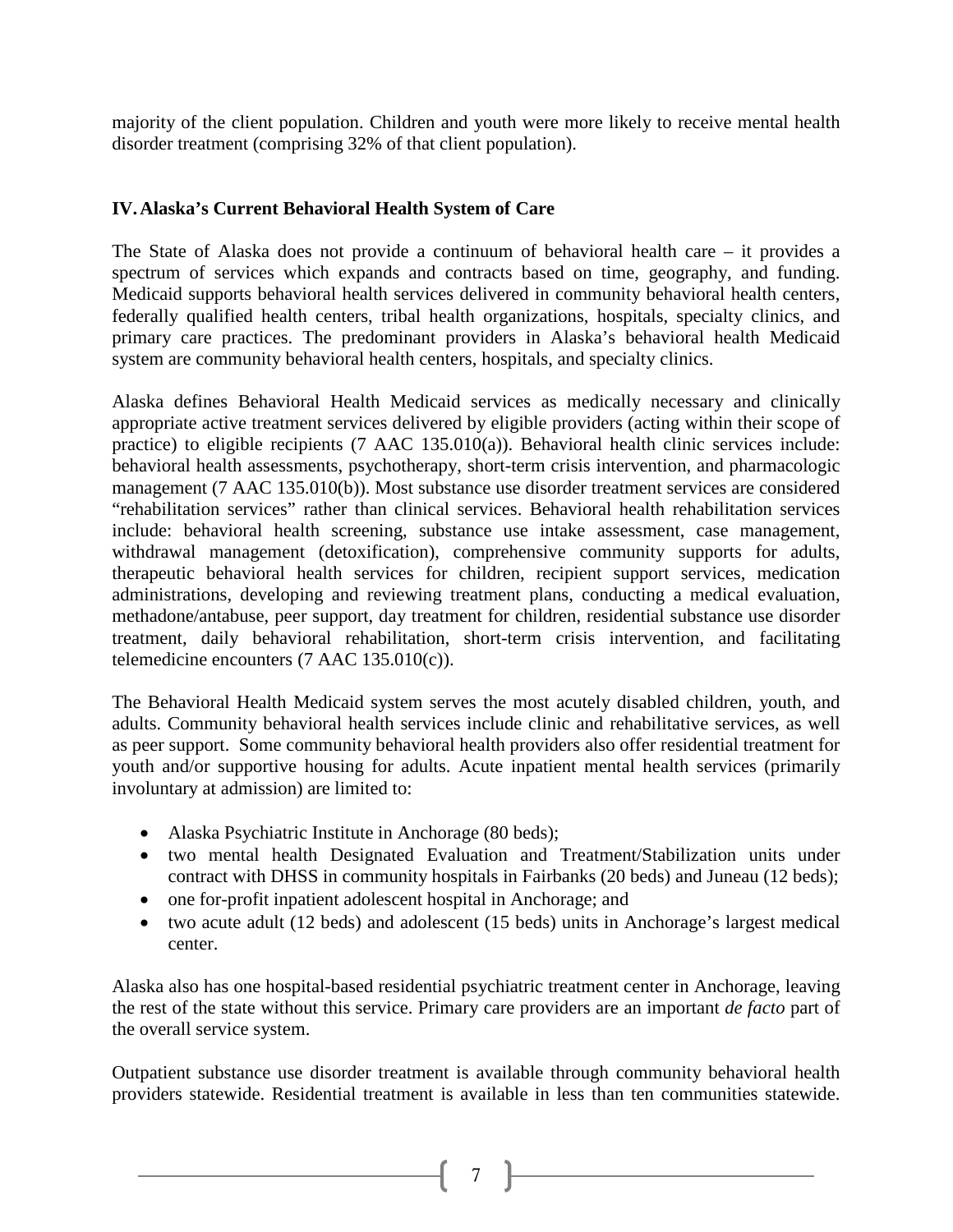Limited withdrawal management (detoxification) services are available in Juneau, Fairbanks, and Anchorage. In some communities, emergency departments can serve patients needing medically monitored withdrawal management, if required. Medication Assisted Treatment (MAT) is available in some communities. MAT is provided by Office Based Opioid Treatment (OBOT) providers, tribal health organizations, and federally qualified health centers. There are three methadone providers in Fairbanks, Anchorage, and Wasilla. Clearly there are many gaps in our statewide continuum of services.

Tribal health organizations are a critical part of Alaska's health care delivery system. Alaska is home to 229 of the 566 federally recognized tribes in the United States. The tribal health system of thirteen tribally owned and operated health organizations serves more than 158,000 Alaska Native and American Indian people across the state. Tribal behavioral health providers serve approximately 27,000 Alaska Native and American Indian clients, as well as non-native clients in rural Alaska. Tribal health organizations serve about 6% of all Behavioral Health Medicaid recipients.

Medicaid is the primary source of funding for acute mental health services in Alaska. Peer support, certain recovery supports, and services for adults not enrolled in Medicaid have relied on state general funds. Until Medicaid Expansion in September, 2015, state general funds and the SAMHSA Substance Abuse Prevention and Treatment Block Grant were the primary (almost exclusive) sources of funding for adult substance use disorder treatment and recovery services.

In SFY2016, a total of 42,123 Medicaid recipients received behavioral health services totaling \$311,630,030 in Medicaid claims payments across all health care settings.<sup>[10](#page-9-0)</sup> Of total payments, services for children/youth under age 21 accounted for 51%, and services for adults age 21 years and older accounted for 49%. Services for adults 65 and older comprised 2.4% of the total adult payments.

Of Medicaid claims payments for behavioral health services provided in SFY2016, community behavioral health centers received 41% (\$128,740,347), providing services to 12,464 Medicaid recipients. Non-tribal inpatient hospitals received 12% (\$38,055,993), providing services to 2,726 Medicaid recipients. Non-tribal outpatient hospitals received 9.5% (\$29,859,543), providing services to 14,283 Medicaid recipients. Primary care providers (physicians, nurse practitioners, physician assistants who may or may not be affiliated with community behavioral health centers or hospitals) received 9.5% (\$29,623,732), serving 23,422 Medicaid recipients.

Residential psychiatric treatment centers and other residential treatment settings for children and youth received 10.5% (\$32,624,063) for services to 772 Medicaid recipients. Tribal clinics and rural health clinics received 3% and 1%, respectively, of all behavioral health payments. Tribal

 $\overline{a}$ 

<sup>&</sup>lt;sup>10</sup> Medicaid claims information is based on analysis of data downloaded and analyzed September 2-4, 2016. The data includes behavioral health claims with a service date in SFY2016 where the payment date was in SFY2016 or by the date that the claims data were downloaded. This number is unduplicated across all provider types and service settings. Individuals may have received services in multiple settings—for example, one Medicaid recipient may have received outpatient behavioral health treatment, primary care medication management, and had an inpatient hospitalization in the same year.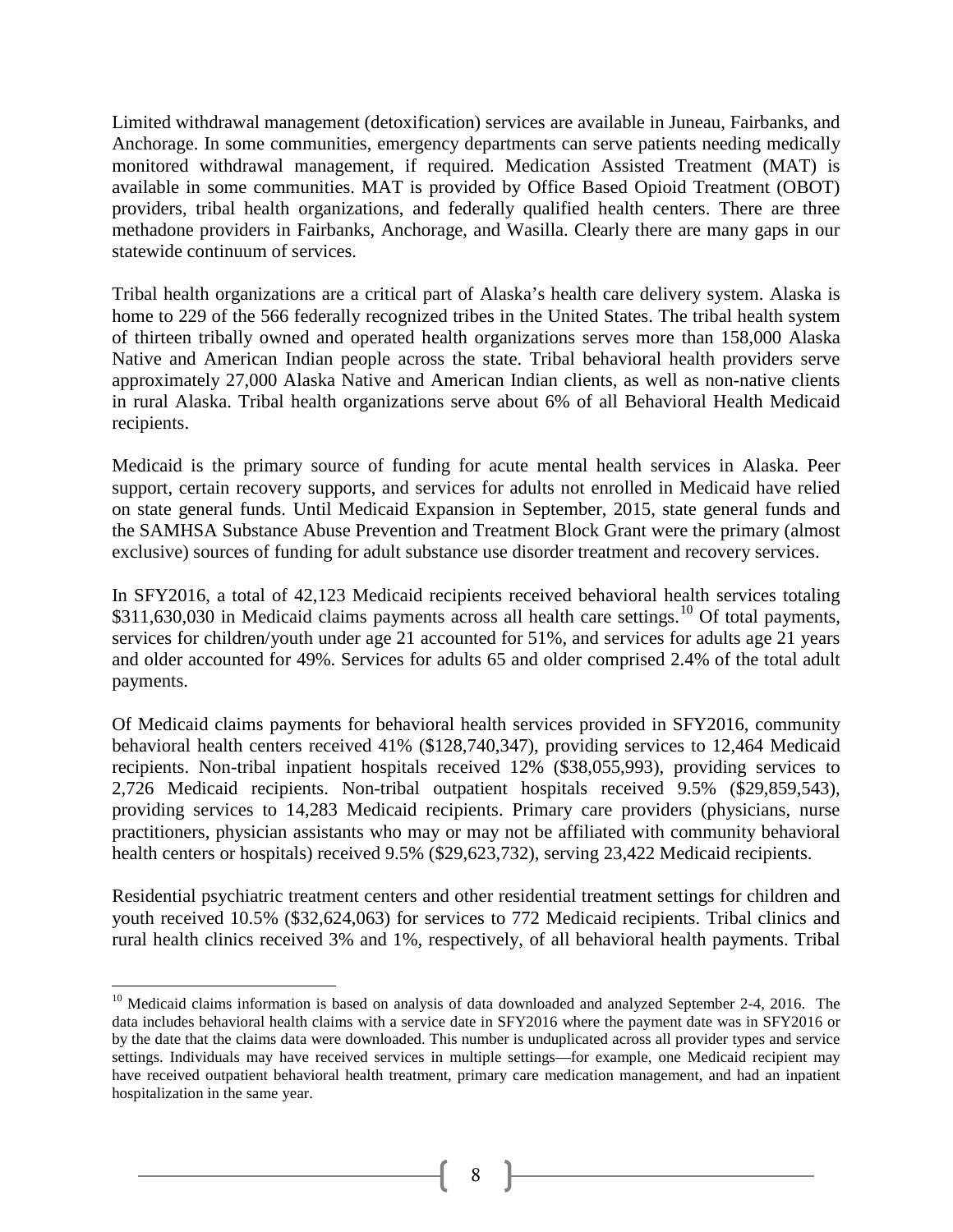outpatient hospitals received 2.3% of all payments, serving 6,106 Medicaid recipients, and tribal inpatient hospitals received 2.4% of all payments for 792 Medicaid recipients.

API received 1% of the total claims payments for behavioral health services in SFY2016, for services to 240 Medicaid recipients. Psychologists received 1% of all payments. Physician (psychiatrist) mental health clinics received less than 1% of all payments for services to 1,663 Medicaid recipients. Payments for school-based services, community health aides, and licensed clinical social workers were *de minimus*.

Based on data from the National Survey on Drug Use and Health,<sup>[11](#page-10-0)</sup> approximately 25% of all Alaskans (145,000) have a diagnosable behavioral health condition. The Behavioral Health Medicaid system described above served at least 42,000 unique individuals (adults and youth) in SFY2016. This suggests that over 100,000 Alaskans did not seek treatment or were served by grant programs, corrections centers, private/for-profit or faith-based behavioral health providers, primary care practices, 12-step or other self-help programs, or other services.

The current system lacks integration and coordination not only with different provider types but also across state service systems. Primary care, child protection, juvenile justice, corrections, public assistance, housing and homelessness, and public safety systems all interact with behavioral health consumers in different ways – yet the services provided are often delivered in silos. This fragmentation makes it difficult to manage and coordinate the system, and nearly impossible for consumers and families to navigate.

The wait for treatment services is generally long for all but the highest priority populations. Someone like Martha can spend months waiting for access to treatment, especially higher intensity substance use disorder treatment. Referrals from courts, primary care, schools, police, and clergy are bottlenecked in a behavioral health service system that is overworked. Criminal justice reform efforts will soon increase that bottleneck, by expanding referrals as behavioral health clients are released and/or diverted from the corrections system to treatment.

While state and federally funded clinical and rehabilitation services are the core of behavioral health in Alaska, the system branches out to include a far more diverse and equally essential system of private providers. This system incorporates a significant number of private physicians, psychiatrists, psychologists, other licensed clinical professionals, and private substance abuse professionals offering rehabilitation services. People who are unable to endure the long wait at community behavioral health providers often seek help from private providers. These agencies collect fees from third-party health plans or directly out-of-pocket from clients. DBH provides significantly less support and oversight to these providers. Data from these providers is not accurately counted or included in most state reports. Estimates from tracked Alaska court referrals, the only current data available, suggest that upwards of 50-75% of outpatient substance abuse treatment services are provided by private provider types. It is unknown what portion of mental health services they provide.

 $\overline{a}$ 

<sup>&</sup>lt;sup>11</sup> Prevalence data is derived from a special report run for the State of Alaska by SAMHSA's Center for Behavioral Health Statistics and Quality using 2009-2011 National Survey on Drug Use and Health data.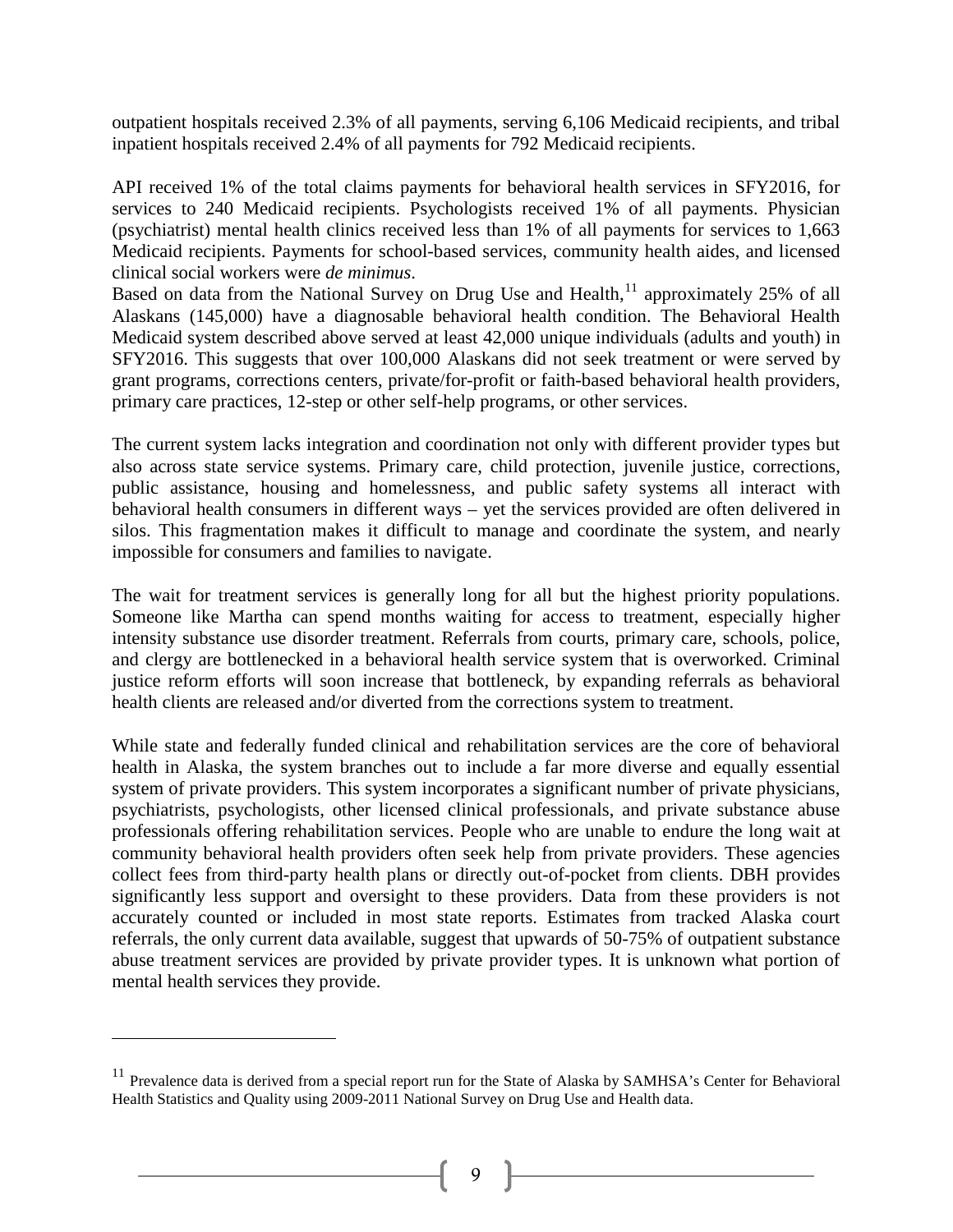The behavioral health system also includes limited prevention, screening, and brief intervention and education services. State funded community prevention services are managed separately from the treatment system, presenting yet another opportunity for service integration and continuum of care expansion. Prevention grantees enhance Strategic Planning Framework community coalition efforts to address issues such as fetal alcohol spectrum disorders, suicide, underage drinking, opioid addiction, and other substance abuse related issues. DBH also manages the Alcohol Safety Action Program (ASAP), a statewide network of screening, monitoring and technical assistance providers supporting misdemeanants referred by the courts for substance abuse screening, education, and referral to assessment and treatment. ASAP also oversees a statewide network of therapeutic courts that support more intensive case management for both special populations and for those that have failed to succeed in meeting their court ordered requirements.

In sum, Alaska's needs are great, the geography and cultural issues are unique, the spectrum of behavioral health services has large gaps, and resources are dwindling. The Demonstration Project, along with the larger Medicaid Redesign, will change the current system of care to identify those at risk, intervene earlier in a variety of service settings, move a crisis-focused system to a recovery-focused system, and develop the necessary infrastructures to manage the system of care based on quality, outcomes, and costs.

# **V. Behavioral Health Reform – A Transformed Behavioral Health System of Care**

The transformed Behavioral Health Medicaid system will evolve over the course of the Demonstration Project to offer Martha and every other recipient effective, cost-efficient, highquality integrated care. Services will be available when people seek care, wherever and whenever that care will be most effective. This will ultimately reduce the need for and costs of acute care services due to untreated or ineffectively treated mental health and substance use disorders.

Alaska is committed to providing individualized, person-centered services that promote recovery, recognizing that physical, mental, emotional, social, spiritual, and cultural elements are all integral to overall health. Alaska is committed to providing trauma informed care that addresses the needs of victims of violence, as well as the unique needs of peoples who have experienced historical trauma. Recovery is possible for everyone – though how that recovery is defined and achieved is as unique as the individuals being served. The redesigned system of care will honor the dignity and worth of every individual and is committed to informed and shareddecision making *with* patients (as opposed to making decisions *for* them). Every goal and strategy described in this section is based on these commitments and beliefs. The goals are part of a greater whole; none is isolated from the others. Recognizing the interdependence of these goals is important – an improvement in one goal can affect the others.

<span id="page-9-0"></span>The foundation of Alaska's transformed system will be the partnership with the Administrative Services Organization (ASO). The completed readiness assessments indicate that Alaska does not currently possess the capacities necessary to manage the system of care envisioned. An ASO will provide the specialized expertise to manage a comprehensive behavioral health system. The ASO will have explicit contractual responsibilities for each Demonstration Project goal. As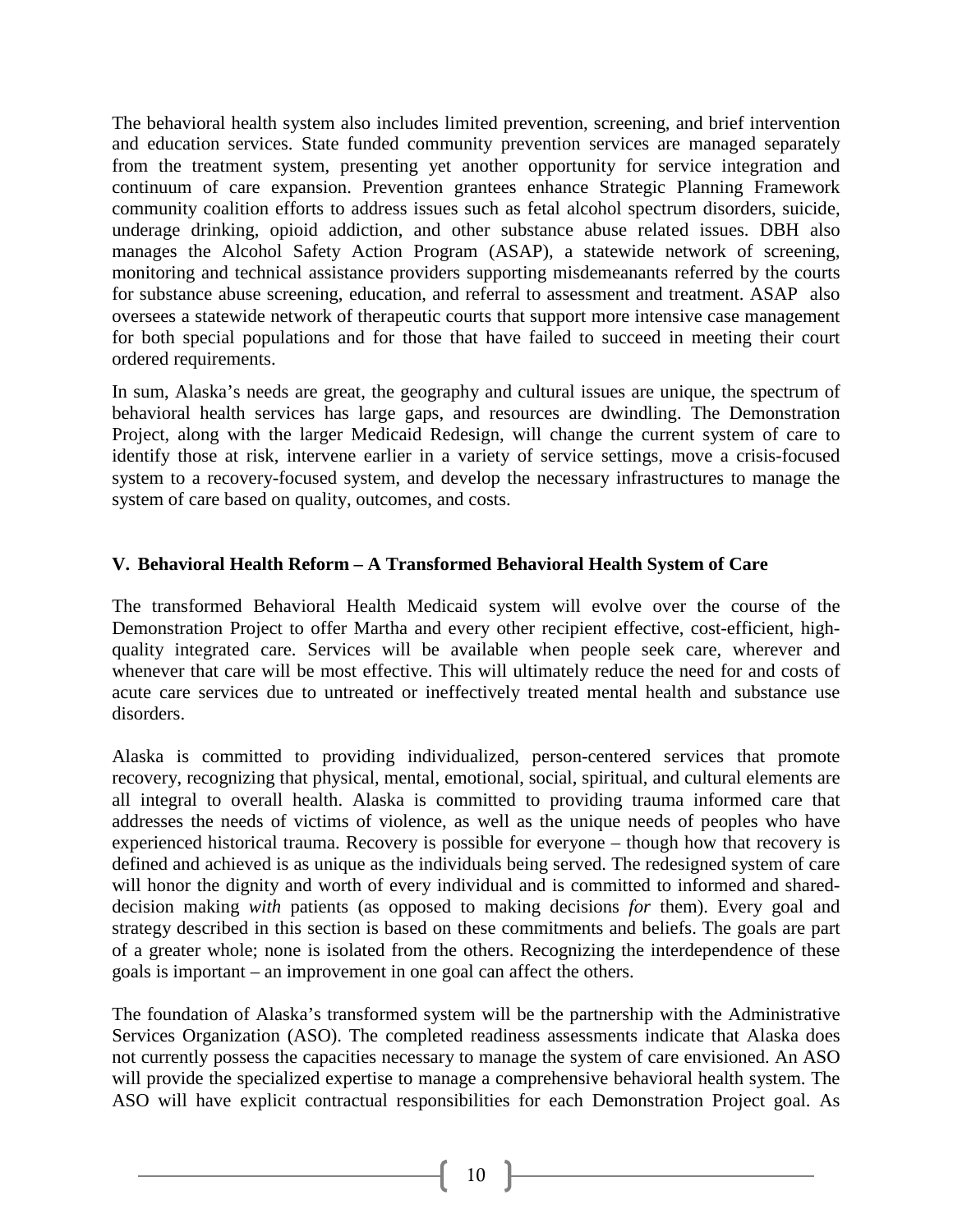described in Goal #5, the ASO will provide services such as utilization management, claims processing, network management and provider recruitment, quality and data management, cost management, and other functions.

## **Goal #1: Expand Treatment Capacity and Improve Access to Services**

The transformed behavioral health system will provide improved access to care for:

- 1. prevention and early intervention services to individuals at-risk of developing behavioral health disorders;
- 2. mild to moderate behavioral health disorders;
- 3. serious mental illness and chronic substance use disorders;
- 4. complex co-occurring mental health and substance use disorders;
- 5. complex dual diagnoses of intellectual/developmental disabilities and behavioral health disorders; and
- 6. chronic co-morbid conditions (diabetes, hypertension, Hepatitis C, physical disabilities, etc.) along with behavioral health disorders.

Strategies for improving the system's capacity to provide services for these individuals include:

- 1. integration of behavioral health and primary health care (*see Goal #2*);
- 2. increased screening, assessment, and early intervention services;
- 3. increased provider types and service settings;
- 4. access to community-based crisis intervention and stabilization services;
- 5. increased access to peer support services for youth, families, and adults;
- 6. expanded access to medication assisted treatment and withdrawal symptom management (detoxification) services, particularly ambulatory detoxification services;
- 7. expanded access to intensive outpatient treatment and partial hospitalization services (sub-acute and step-up and step-down treatment);
- 8. expanded use of Assertive Community Treatment in communities with high utilizers of emergency department and inpatient hospital services;
- 9. culturally appropriate wrap-around behavioral health treatment and rehabilitative services where the client is *(in vivo)* as well as clinic settings;
- 10. increased coordination of services with tribal health providers (*see Goal #2*); and
- 11. increased use of telemedicine and use of digital and mobile technologies in delivery of services.

<span id="page-10-0"></span>Critical to transforming Alaska's crisis-driven behavioral health system is to expand capacity to provide services before chronic and acute conditions develop. Uniform evidence-based screening, assessment, and early intervention services offered in diverse health care settings will help identify at-risk individuals and those with early stages of behavioral health disorders, and allow for early intervention and referral to treatment when appropriate — addressing an important gap in our current system. These are services that can be effectively provided in community-based settings, both rural and urban, reducing use of more costly acute care. Requiring use of common evidence-based screening and referral tools will make accessing treatment and coordination of care easier. Increasing utilization of Screening, Brief Intervention,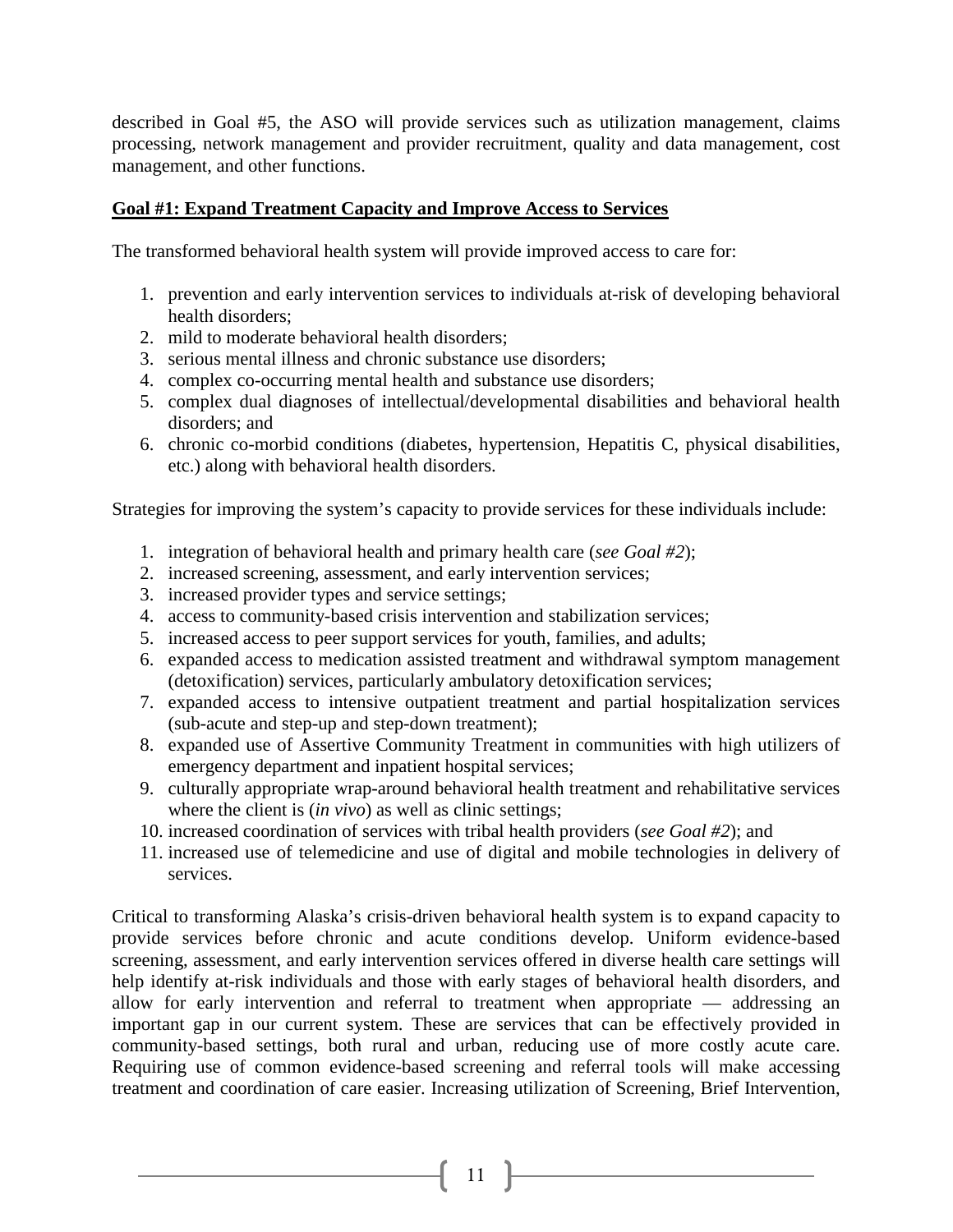Referral to Treatment (SBIRT) and Early and Periodic Screening, Diagnostic, and Treatment (EPSDT) Services, especially through adolescence, is also essential.

Just as important as identifying and addressing behavioral health disorders before they become acute conditions will be providing crisis intervention and stabilization services to avoid self-harm or harm to others, hospitalization, or incarceration. Mobile crisis intervention will augment facility-based and telephonic crisis intervention and stabilization services where the need is greatest. Availability of more community-based crisis respite services will improve outcomes, allow individuals to remain in their communities for stabilization, and reduce costs. Peer support specialists will be an integral component to these services. These services will reduce the incidence of psychiatric boarding in emergency departments, jails, and other inappropriate settings, especially in smaller communities and outlying villages where safe alternatives are not available. By intervening to de-escalate crises and connect individuals to community-based treatment and supports, individual outcomes will be improved and costs will be controlled.

The State of Alaska is currently expanding access to MAT with support from federal grants in order to address an important gap in the substance use disorder treatment system. Tribal health organizations are also implementing or expanding existing MAT programs, often in integrated settings. Withdrawal symptom management (detoxification) has received heightened scrutiny from Alaskans, in the context of the opioid epidemic afflicting our communities (and the entire nation). Extremely limited access to facility-based withdrawal symptom management for opioids has fueled discussion of widening access to ambulatory detoxification as well as traditional facility-based withdrawal symptom management. While there is a role for both to address the diversity of individuals' readiness levels and clinical needs, DBH will prioritize ambulatory detoxification services where appropriate.

Expanding access to partial hospitalization and intensive outpatient treatment complements crisis intervention and stabilization improvements. Short-term step-up and step-down services will help individuals transition between levels of care and between treatment and the community. These services will be provided in a supportive and gradual way to reduce the likelihood of relapse, mitigate the impact of relapse, and improve recovery outcomes. Greater partial hospitalization and intensive outpatient treatment options also complement the planned expansion of withdrawal symptom management services by supporting access to MAT along with psycho-social treatment and rehabilitative services and provides more appropriate step-up services when outpatient services alone are not working. Rural residents should have wider and timelier access to the full continuum of behavioral health care.

Assertive Community Treatment (ACT) is currently being provided in Anchorage in conjunction with a peer support services organization. Recognizing that outreach and relationship building are fundamental to helping homeless and at-risk individuals experiencing serious mental illness and chronic substance use disorders successfully access and benefit from treatment, ACT will be expanded in three important ways:

- As an adjunct to crisis stabilization services designed to reduce the high use of emergency departments and inpatient care;
- In communities with significant homeless populations; and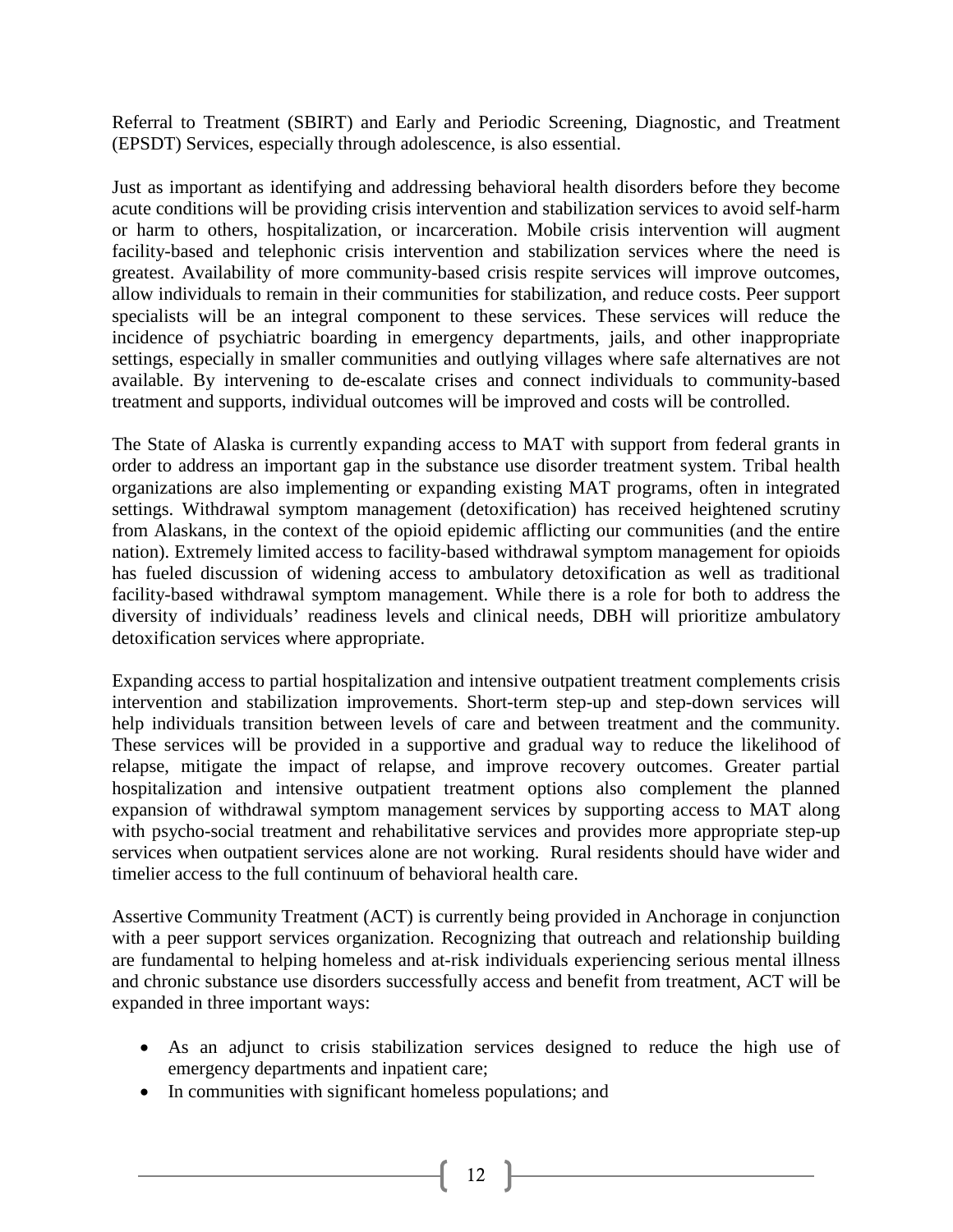• By developing forensic ACT models for mentally ill individuals involved in so-called "nuisance crimes."

ACT can also serve as a bridge for those leaving the corrections system, reducing costs to the corrections and public safety net systems and reducing recidivism. For these reasons, ACT is envisioned to be an important part of ensuring positive health outcomes for the potential target populations.

To truly transform Alaska's behavioral health system, there will need to be culturally appropriate wrap-around treatment and rehabilitative services, as well as recovery supports, in communities statewide. No Alaskan should have to move away from his or her home and family to receive the services needed to live safely and productively. No child should be denied a meaningful opportunity to learn and explore at school due to a mental or emotional disability. Providing evidence- and research-informed treatment and rehabilitative services at school, at home, at work, and in the community will result in better outcomes and more stable recovery for individuals. Expanding these services outside of Alaska's urban centers is critical.

Alaska's geography, weather, workforce limitations, and resources will not allow the continuum of services envisioned to be in every community. These limitations will not impede the ability to provide **access** to those services in every community. Alaska's tribal health system has designed and developed telehealth solutions to provide general and specialty health care services in rural Alaska. Tribal and community behavioral health providers have increased use and expertise of telepsychiatry over the past 15 years. The Demonstration Project will build on these successes to expand access to psychiatry and other treatment services. It will also provide capacity for remote monitoring and support for individuals with severe needs and in isolated villages through use of digital and mobile technologies. Building bridges with state licensing agencies and boards will ensure that important professional roles and responsibilities related to telemedicine are addressed and improve access to care, rather than limit it.

### **Goal #2: Integration of Care**

Just as a person's health is the result of the effective operation of interdependent systems, the health care system must operate in the same way. The Demonstration Project will build upon existing efforts to integrate mental health and substance use disorder treatment systems, as well as efforts to integrate behavioral health and primary care systems. Learning from the integration processes undertaken by tribal health organizations and rural health care centers can further the goal of a health care system that provides whole person as well as person-centered care. Supporting the integration of care will be an explicit contractual requirement of the ASO.

The Demonstration Project will include multidimensional integration within and across health care settings and across social service systems (education, child protection, public safety, corrections, homelessness, juvenile justice, tribal, etc.). This will build upon and expand the array of integration models in Alaska, such as health homes, patient centered medical homes, and others. It will also strengthen connections between behavioral health providers and the senior and disability service systems to foster integration of care for complex, medically fragile, and dually diagnosed individuals.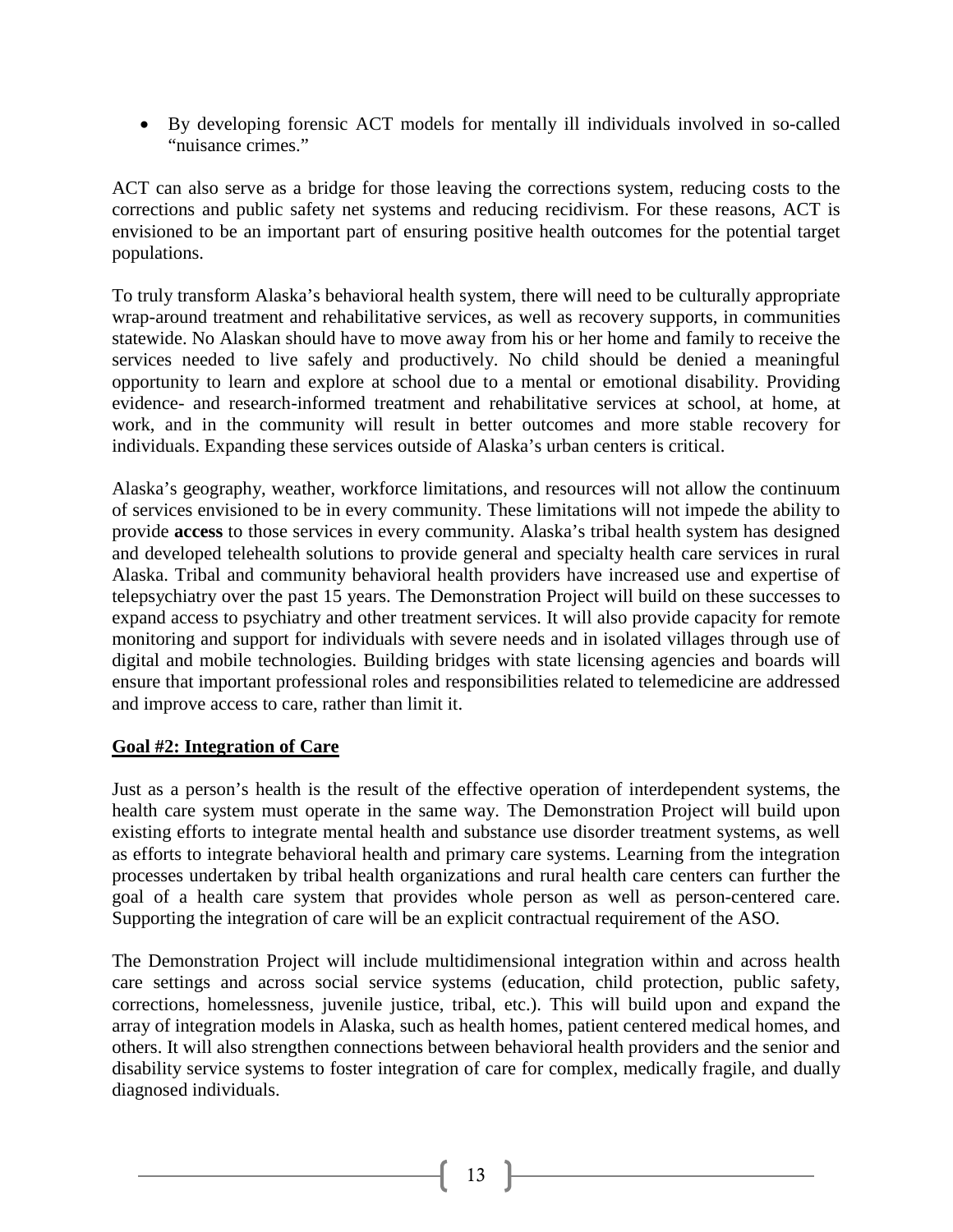The Demonstration Project will focus on providing services earlier and more consistently to individuals like Martha who experience complex co-occurring and/or co-morbid conditions that contribute to overutilization of emergency departments and acute inpatient services, as well as interactions with legal systems. This will expand upon the benefits already realized by patients and the State through the Alaska Medicaid Coordinated Care Initiative.<sup>[12](#page-16-0)</sup>

The Demonstration Project will help coordinate tribal and non-tribal health care delivery systems. Updated federal policy regarding circumstances in which 100% federal funding is available for services "received through" facilities of the Indian Health Service, including tribal health organizations, is already improving coordination between tribal and non-tribal health care providers. Alaska will continue to work together with tribal and non-tribal Medicaid providers to avoid duplication of services. Outcomes will be improved through the use of culturally appropriate and informed care and community-based care that can include family, extended kinship systems, and Elders.

Achieving effective integration will require reforming and strengthening infrastructure to improve coordination of care. Alaska's partnership with the ASO will allow the State to move quickly to mandate uniform evidence-based screening and assessment tools, which will be used in all settings. Conducting root cause analyses to determine why certain individuals are frequently admitted to emergency and/or inpatient services and then identifying and addressing those causes will help reduce the frequency of acute care episodes. Identified services, social supports, and rehabilitation options can then be provided in the right setting, rather than expensive emergency and acute care settings. Enhancing EHR capabilities (specifically including integrated clinical records and use of the HIE) between health care providers will support better outcomes for patients through efficient coordination and effective clinical practice. It will also support the goals of reduced administrative burden for providers and reduced costs to the State of Alaska.

An essential component of integration is ensuring that all health care services are traumainformed. The Demonstration Project will build upon the extensive trauma-informed training investments in the Alaska behavioral health system to extend that professional capacity in pediatric practices, general family practices (including advance-practice clinical practices), certain specialty practices that focus on high frequency co-morbid conditions, and others. The Demonstration Project will also support continuing education and training in team-based health care practice.

 $12$  The Alaska Medicaid Coordinated Care Initiative (AMCCI) began in 2014 to reduce the costs of overutilization of emergency department services by Medicaid recipients. A voluntary program offering individualized case management, care coordination and referral to specialty health care (including but not limited to behavioral health treatment) and social services, the AMCCI serves approximately 5,500 Medicaid recipients. In SFY 2016, AMCCI saved \$2.5 million by reducing emergency department use by 25% and reducing costs by 20%. AMCCI is being expanded to more than 80,000 Medicaid recipients (many of whom experience primary or secondary behavioral health diagnoses) in SFY 2017.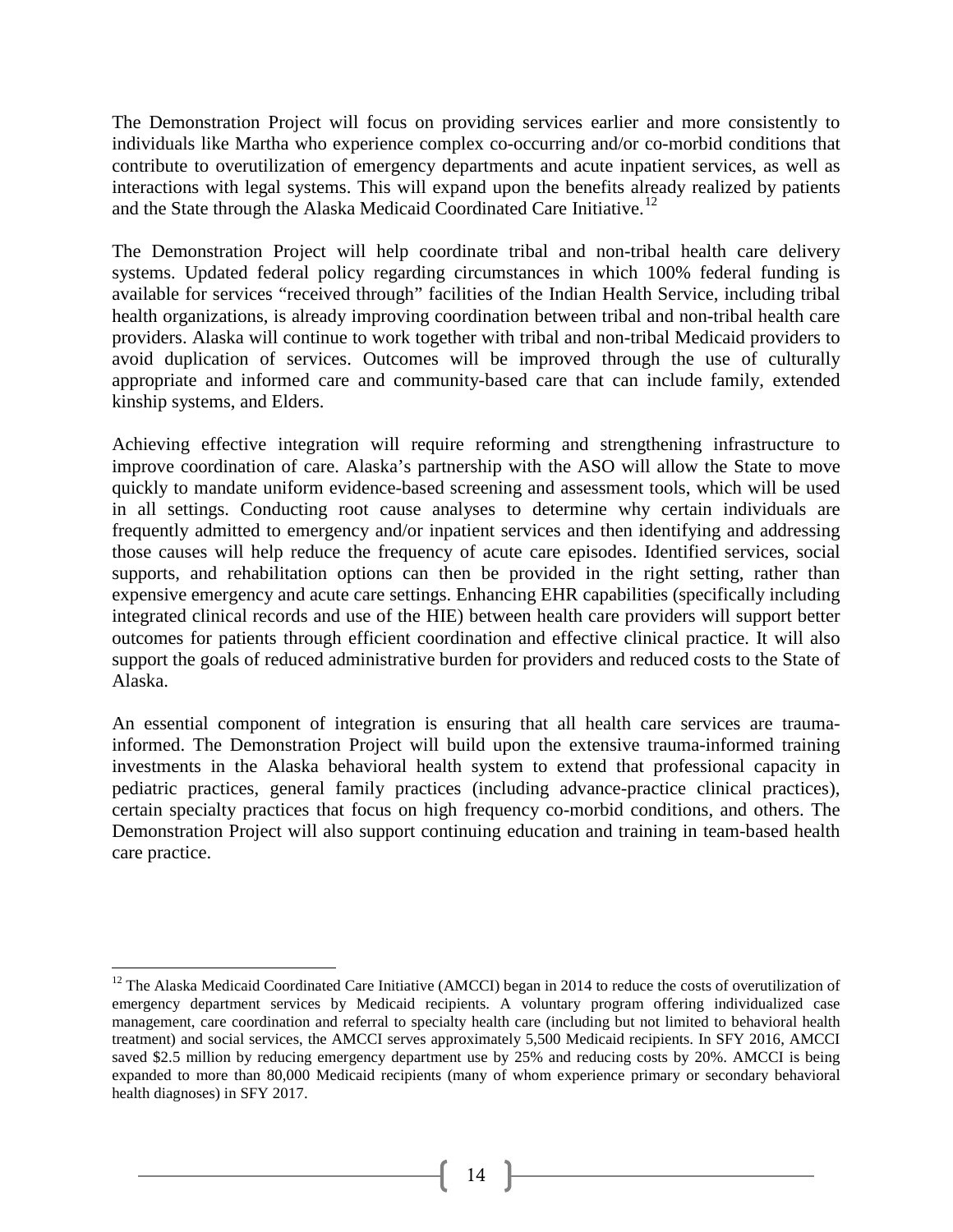## **Goal #3: Cost and Outcomes Reform**

The transformed behavioral health system will reduce overall Medicaid expenditures by reducing costs due to over-utilization of high intensity services. This will be achieved by reducing the need for expensive acute and emergency services by providing increased access to more costeffective treatment, crisis intervention and stabilization, and sub-acute services before the individual is in crisis. The ASO's care management infrastructure will ensure cost-effectiveness and accountability across all levels of care. Health outcomes will be improved through earlier interventions and better coordination of care and the system will, by the end of the Demonstration Project, be managed on the basis of outcomes.

The transformed system of care must be managed through data-driven decision making. While the MMIS provides service utilization and cost by provider, service recipient, and population, it does not provide outcomes data by provider, service recipient, and population. State-funded providers report data *via* a separate system that generates limited outcomes data, but not systematic reports by provider/service recipient or population. Therefore, we cannot analyze statewide utilization/cost/outcomes patterns. The two data systems do not communicate with each other. They do not have the capacity to track long-term client outcomes, relapse and recidivism, or recovery after discharge.

The current data systems do not provide the accountability envisioned for the transformed system of care. Data, outcomes, and cost management capacities need to be improved. This is another important reason to contract with an ASO with established data systems that report service utilization, costs, and outcomes. Data, cost, and outcomes management, like service integration and access management, will be contract requirements of the ASO.

Evidence- and research-informed practices, which support the outcomes management function, will also be an ASO priority. Despite a long-standing commitment to the use of evidence-based practices, the provider readiness assessment indicated that not all behavioral health providers rely on them. The Demonstration Project will identify the best ways to deliver and reimburse evidence-based practices system-wide. DBH will work with the ASO to improve patients' outcomes by defining and supporting evidence- and research-informed practices *that produce successful outcomes*, so that individuals receive the highest quality and most effective services relevant to their diagnosis, culture, and life situation.

# **Goal #4: Provider Payment and Accountability Reform**

The Demonstration Project will build upon streamlining efforts initiated by the Alaska Behavioral Health Association and state behavioral health planning councils in 2014. Easing the administrative burden imposed on Alaska's Medicaid behavioral health and primary care providers is essential to successful reform. Screening, assessment, and documentation will be standardized to reduce duplication of effort and facilitate coordination of care across all providers.

Simultaneously, Alaska will reform its provider payment systems by moving from a fee-forservice method to a value-based method by the end of the Demonstration Project. This will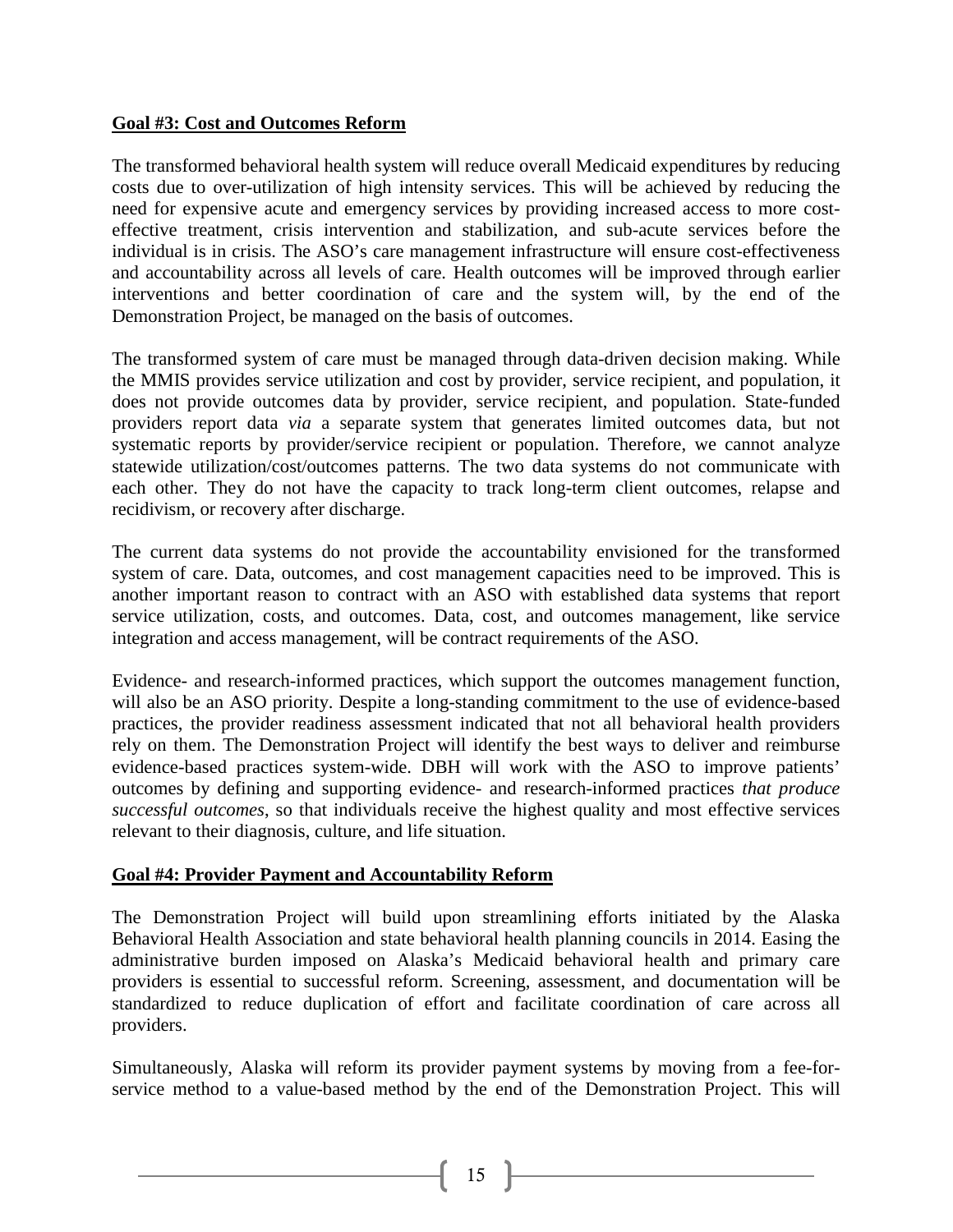eliminate duplicate data entry which currently places significant staffing burdens on providers. Providing training and technical assistance to improve financial management infrastructures in order to succeed in a value-based payment environment is critical, as indicated in the provider readiness assessment results. Understanding the current infrastructure capacity as well as the infrastructure needs will help the Demonstration Project to align training and support services for providers. The provider readiness assessments indicate that few providers have experience with performance and value-based payment methods. Specialized training will be offered to providers in the Spring of 2017. Support from the ASO over the course of the Demonstration Project will develop provider infrastructures in this area.

Alaska's current fee-for-service Medicaid payment system incentivizes volume over value, which continues to result in long waits and unmet need. This payment system lacks the tools and incentives that drive improved health outcomes, effective discharge planning, and overall efficiency. By the end of the Demonstration Project, our transformed behavioral health system will pay for value, not volume. Tribal behavioral health providers already receive an encounter rate, providing insight to the State of Alaska and community behavioral health providers as we move from fee-for-service reimbursement to standardized and transparent performance-based payment. Alaska is considering Delivery System Reform Incentive Payments (DSRIP) to implement some delivery system and payment reforms, such as the expansion of primary care services or implementation of telehealth. DSRIP could also incentivize reductions in avoidable hospital use. Various health care delivery models can be used to help providers work together to coordinate care, achieve quality measures, and receive performance bonuses for improved patient outcomes. The gradual evolution of the transformed payment models will build upon behavioral health rate adjustment and rebasement efforts currently underway. Important criteria for selection of the ASO will be the ASO's experience with performance-based payment methods.

# **Goal #5: Delivery System Reform**

Delivery system reform will be based in a contractual partnership with an ASO to manage the transformed behavioral health system of care. The Demonstration Project goals and strategies are aligned with stakeholder expectations and the overall Medicaid system redesign mandated by the Alaska Legislature. Careful consideration has been given to a variety of options over the past year, including onsite visits to two states with ASOs to learn how they operate and are managed.

The ASO, performing according to specified standards and contractual requirements, will provide the staffing and expertise to implement and manage the reforms described herein. The readiness assessments of DBH and 29 behavioral health providers makes clear that the division and many behavioral health providers simply do not have the infrastructure necessary to succeed in the transformed system of care envisioned. The ASO will have a clear focus on infrastructure development during the Demonstration Project.

DHSS will contract with an ASO with experience supporting similar state transformations, with specific experience managing a Medicaid-funded behavioral health system based in strong community based services. The ASO will assure access to behavioral health screening and interventions, treatment and recovery supports. It will also have expertise in care management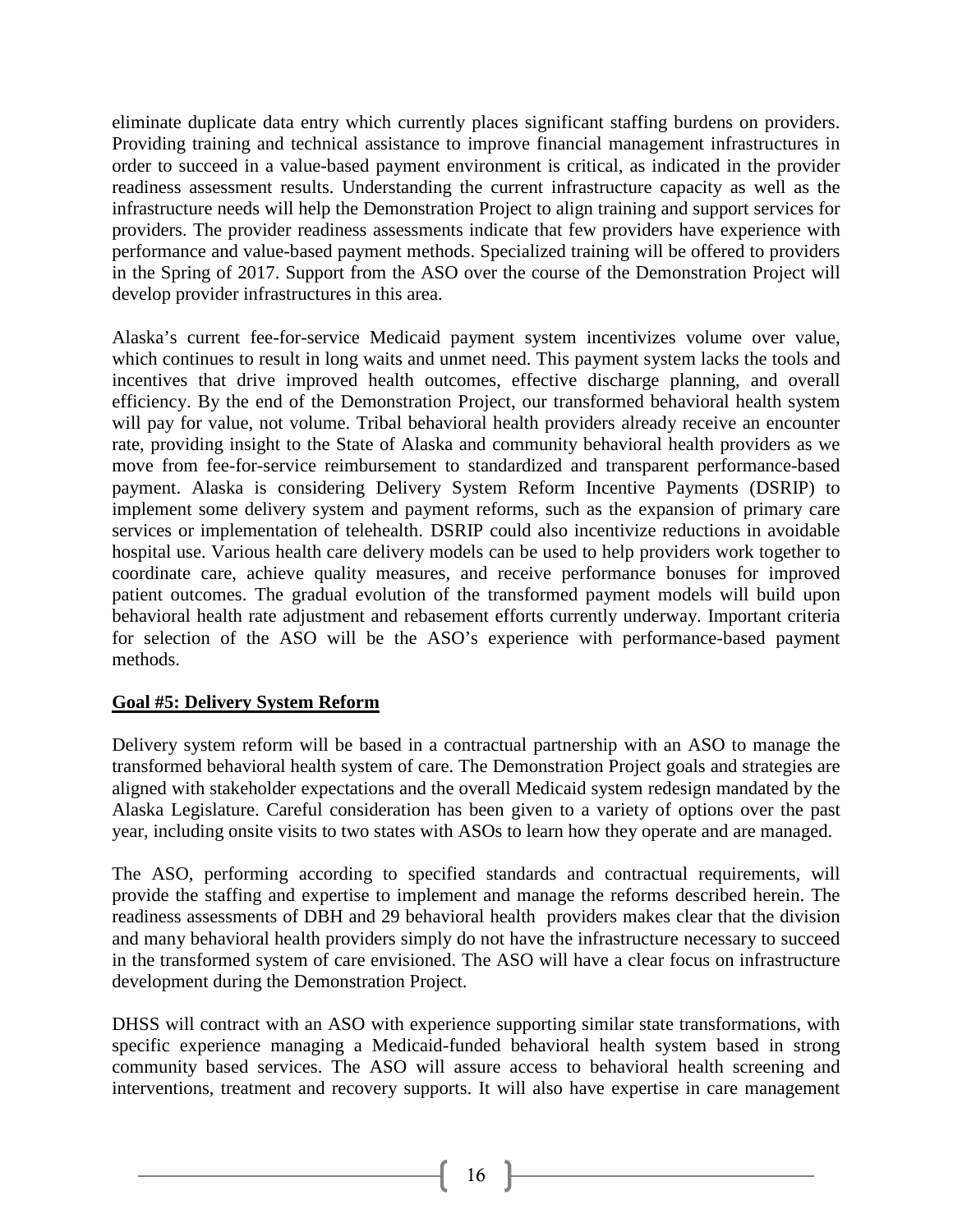for individuals with serious mental illness and chronic substance use disorders. The ASO will support integration efforts through coordination of care and network development, while also ensuring continued access to appropriate specialty behavioral health care. While it has not been decided which functions Alaska wants the ASO to provide, it is being considered that the ASO will provide utilization management, network management, quality management, data management – including outcomes and performance management, claims processing, cost management, and coverage services to manage the State's behavioral health system of care.

## **VI.Demonstration Financing and Budget Neutrality**

The State of Alaska has invested time, energy, and money to lay the groundwork for the Demonstration Project. In SFY2017, the Alaska Mental Health Trust Authority contributed \$10 million to Medicaid Redesign efforts. This funding has allowed DBH to hire contractors, funded site visits to two states with ASOs, and supported technical assistance and training (beginning in the Spring of 2017) for DBH staff and providers. Additional site-visits to two states with ASOs are being planned for April 2017.

Also in SFY2017, the Alaska Legislature appropriated \$6 million to be invested over three years in acute substance use disorder treatment services (withdrawal management, residential treatment, and/or sobering centers). The Legislature has invested in additional child protection services workers over the past three years, and appropriated an additional \$1.7 million to the base budget in SFY2017 for family preservation and child welfare services.

The State can bend the cost curve, achieve sustainability, and achieve budget neutrality by reinvesting savings and cost offsets from the Demonstration Project. The ASO will help to create savings by reducing duplication of services, better coordinating care, and helping to avoid relapse and readmissions to Alaska Psychiatric Institute and other inpatient treatment settings. Savings are also expected to come from enhanced preventative care and early intervention services, to further reduce hospitalizations and unnecessary emergency department visits, arrests and incarcerations, and child protection interventions.

The State of Alaska also plans to request the full allotment of Disproportionate Share Hospital payments (something historically not received). These funds will be used as an additional incentive for hospitals to work with behavioral health providers to implement care management strategies to decrease emergency department and inpatient hospital utilization. As discussed in Goal #4, Alaska is considering DSRIP to implement some of the identified reform efforts. Alaska is also exploring the use of safety net care pools, designated state health programs, cost sharing, etc. as a way to reduce costs.

### <span id="page-16-0"></span>**VII. Potential Authorities to be Waived**

At this point in time, Alaska will consider requesting the following Medicaid Act provisions be waived: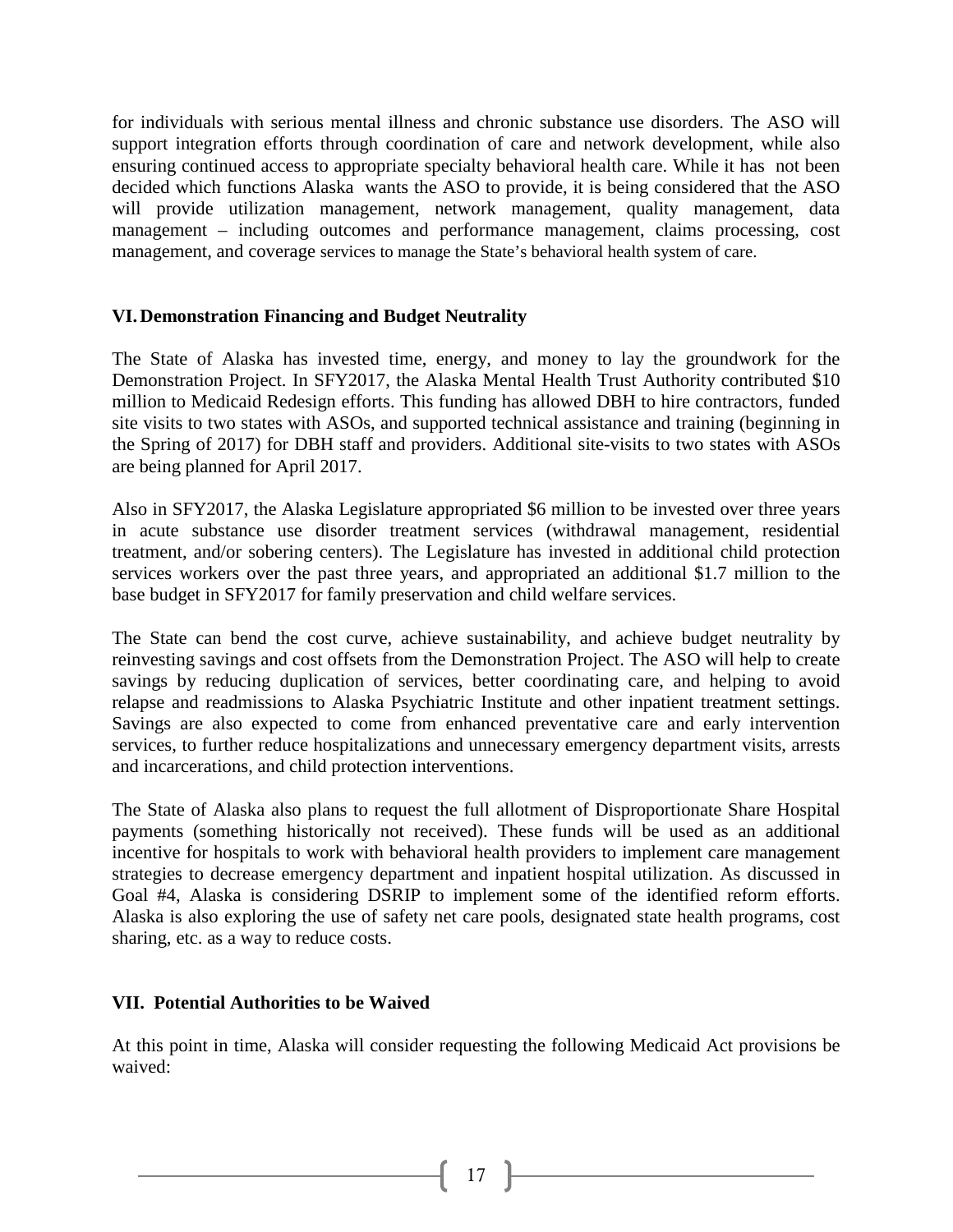- Freedom of Choice, 42 U.S.C. § 1396a(a)(23) to allow the ASO to assign particular people to particular providers, and to allow those providers to be those people's primary care providers or patient-centered health homes.
- Comparability and Amount, Duration, and Scope, 42 U.S.C. §§ 1396a(a)(10)(B) and  $(10)(C)$ , 42 C.F.R. §§ 440.230 and 440.240 – to allow particular behavioral health services to be provided to the target population without requiring that the same level of services be provided to people who are not part of the target population.
- Services with Reasonable Promptness, 42 U.S.C.  $\S$  1396a(a)(8) to the extent necessary to allow services to be provided to the target population without requiring services to go to "all [Medicaid-]eligible individuals."
- Single State Agency, 42 U.S.C. § 1396a(a)(5) to allow the ASO to make final, judicially reviewable decisions about coverage, medical necessity and provider participation without a complete re-review by DHSS.

# **VIII. Public Notice and Comment Process**

Tribal health organizations are essential partners in our statewide health care system, often operating the only health care services in rural communities. Tribal health representatives have been invited to participate in every level of the Medicaid reform and redesign efforts, and are active contributors to the planning and development of the Demonstration Project. The State of Alaska will continue to partner with tribal health organizations throughout this process. Formal tribal consultation will also be conducted. DHSS will, not less than 60 days prior to submission of the application, provide an electronic and hard copy of the Demonstration Project Application and invitation to comment to the Alaska Native Health Board, tribal health directors, members of the State/Tribal Medicaid Task Force and the Director of the Alaska Area Indian Health Services.

DHSS will, not less than 60 days prior to submission of the application, publicly notice and post the Demonstration Project Application and invitation to comment so that Medicaid recipients, providers, and the public can contribute their input.

The Alaska Mental Health Board and Advisory Board on Alcoholism and Drug Abuse, the state behavioral health planning councils, actively engage Medicaid recipients, health care provides, and community members in the Medicaid Redesign and in planning for the 1115 Waiver. The state planning councils' efforts augment the extensive stakeholder engagement undertaken by DHSS and its contractors. The state planning councils will continue to provide this level of interactive stakeholder engagement throughout the development of the application and during implementation if the waiver.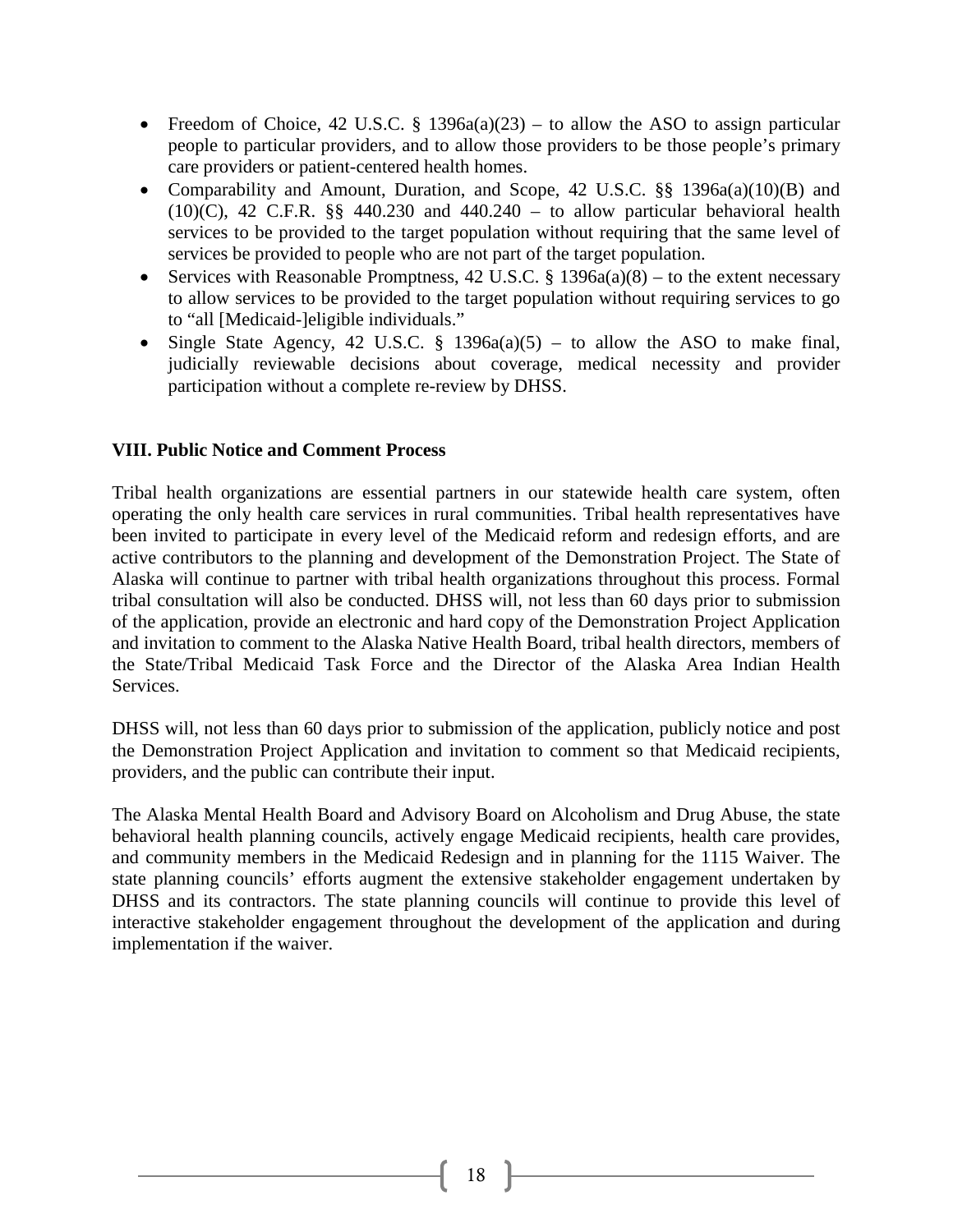# **Appendix A – Medicaid System Redesign**

An overview of the comprehensive Medicaid System Redesign effort, and progress made in the first year of implementing Senate Bill 74, is available online at: [http://dhss.alaska.gov/HealthyAlaska/Documents/2\\_FY2016\\_Annual\\_Medicaid\\_Reform\\_Report](http://dhss.alaska.gov/HealthyAlaska/Documents/2_FY2016_Annual_Medicaid_Reform_Report_11152016.pdf) [\\_11152016.pdf](http://dhss.alaska.gov/HealthyAlaska/Documents/2_FY2016_Annual_Medicaid_Reform_Report_11152016.pdf)

Figures 1 and 2 on the following pages provide visual representations of the comprehensive Medicaid System Redesign effort.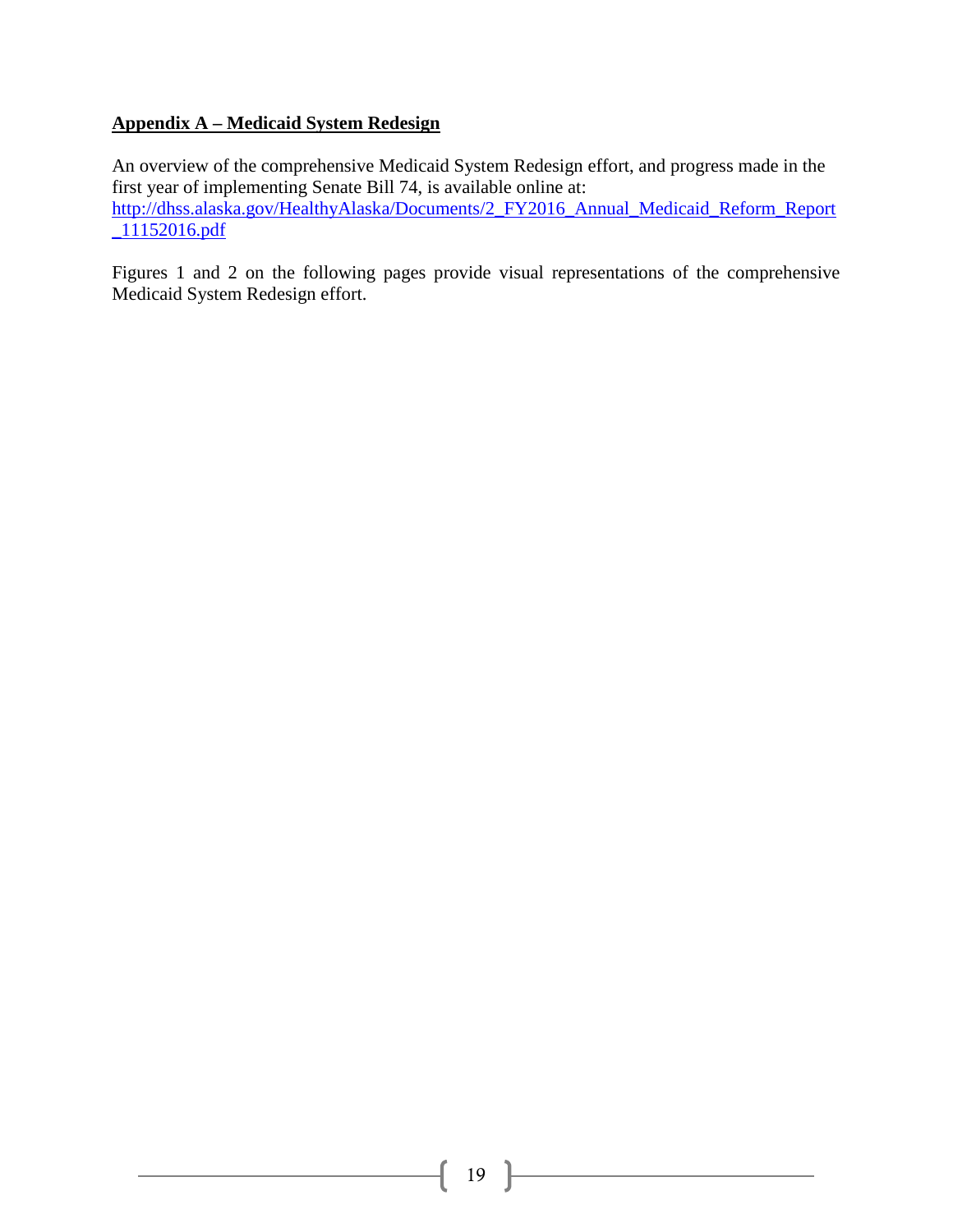

20